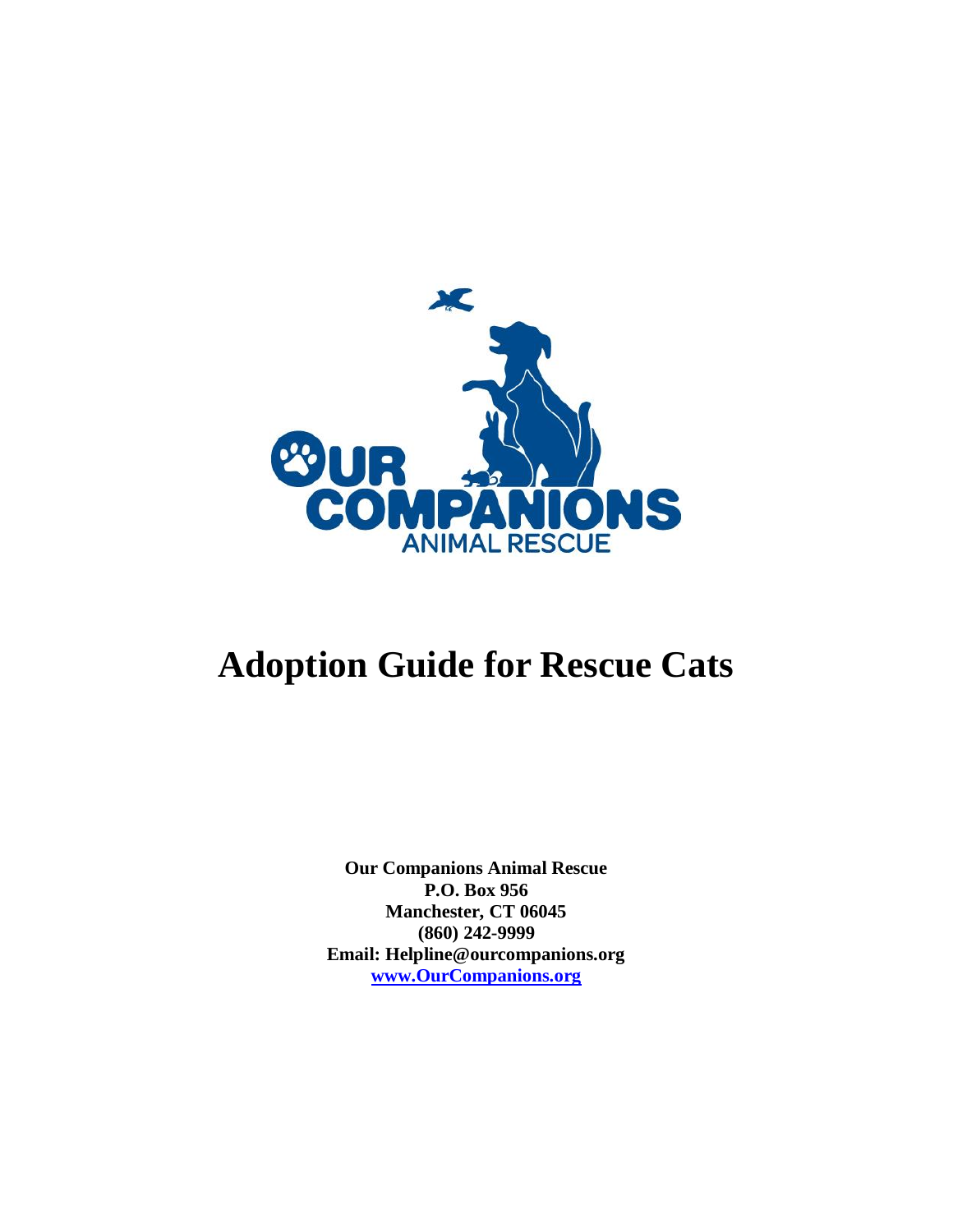## **Table of Contents**

| PREPARING YOUR HOME FOR YOUR NEW ADDITION                 |    |
|-----------------------------------------------------------|----|
| Introducing a cat to a home without other pets            | 3  |
| Introducing the new cat to your cat(s):                   | 5  |
| Introducing the new cat to $dog(s)$ :<br>$\bullet$        | 7  |
| Using Behavior Modification to help your cat<br>$\bullet$ | 8  |
| WHY YOUR CAT NEEDS CLAWS -<br>The case against declawing  | 12 |
| <b>NUTRITION</b><br><b>Diet Information</b>               | 14 |
| PET SAFETY                                                |    |
| <b>Harmful Products for Pets</b>                          | 16 |
| <b>Poisonous Plants in New England</b>                    | 17 |
| <b>Toxic Houseplants</b>                                  | 18 |
| <b>Hazards for Kittens</b>                                | 18 |
| <b>Dealing with Scratching Issues</b>                     | 19 |
| <b>Shopping List for Cat's Needs</b>                      | 21 |
| <b>RECOMMENDATIONS</b>                                    |    |
| <b>Cat Toys</b>                                           | 22 |
| <b>Cat Accessories</b>                                    | 23 |
| <b>Books, Reading and Websites</b>                        | 25 |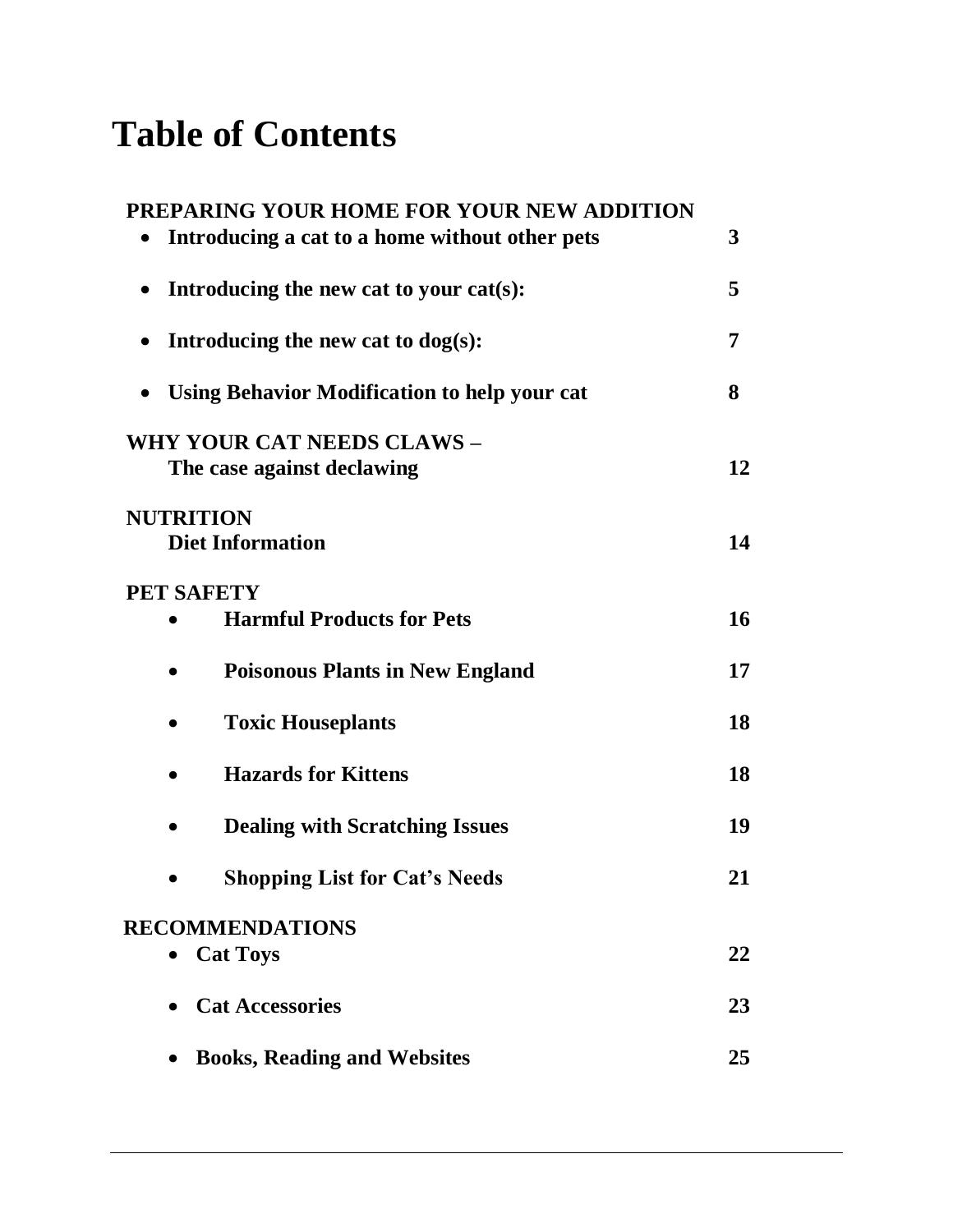## **PREPARING YOUR HOME FOR YOUR NEW ADDITION**

Adopting a cat is an exciting experience for people but can be a very stressful experience for cats if not done properly. The number one error people make when taking a new cat home is not allowing the time for a proper introduction. This often leads to stress behaviors like fighting, hiding for long periods of time and eliminating outside the litter box. Your new feline friend needs time to adjust to a new environment. Cats are creatures of habit and do not like change, even if it is a change for the better!

Remember, people are innately impatient. You cannot rush this process. Especially when introducing a cat to a home with other cats, it can take about 6 months for the cats to acclimate. So, be patient, move slowly and let them adjust in their own time frame. This document will guide you through the process. Please call Our Companions if you have any questions or need advice.

Thank you for adopting a homeless cat!

### <span id="page-2-0"></span>**Introducing a cat to a home without other pets**

Change is difficult for cats. Many are scared and need time to absorb their new environment. To do this without overwhelming the cat you will need to set up a "sanctuary room" one that is away from the main activity centers of the home, a bedroom, bathroom or spare room is good. Using a basement is not recommended. Put their litter box, food, water, toys and a bed in there. (Place all these items with some distance between them. After all, you do not eat, sleep and eliminate all in the same small space.) Also place some toys and a scratching post in there. Let them acclimate to this room first. Spend some time in there with them and play with them to start establishing a bond. String toys should only be used under supervision and put away after the play session is over.

If possible find out what type of litter the cat is used to and provide that type, be it regular or scoopable. Most cats prefer scoopable litter because of its finer texture. The litter should also be unscented. You may also have to experiment with different types of boxes such as those with high or low sides, although covered boxes are not recommended. In any case, most cats will adapt to a different box and litter as long as it is clean, and kept clean.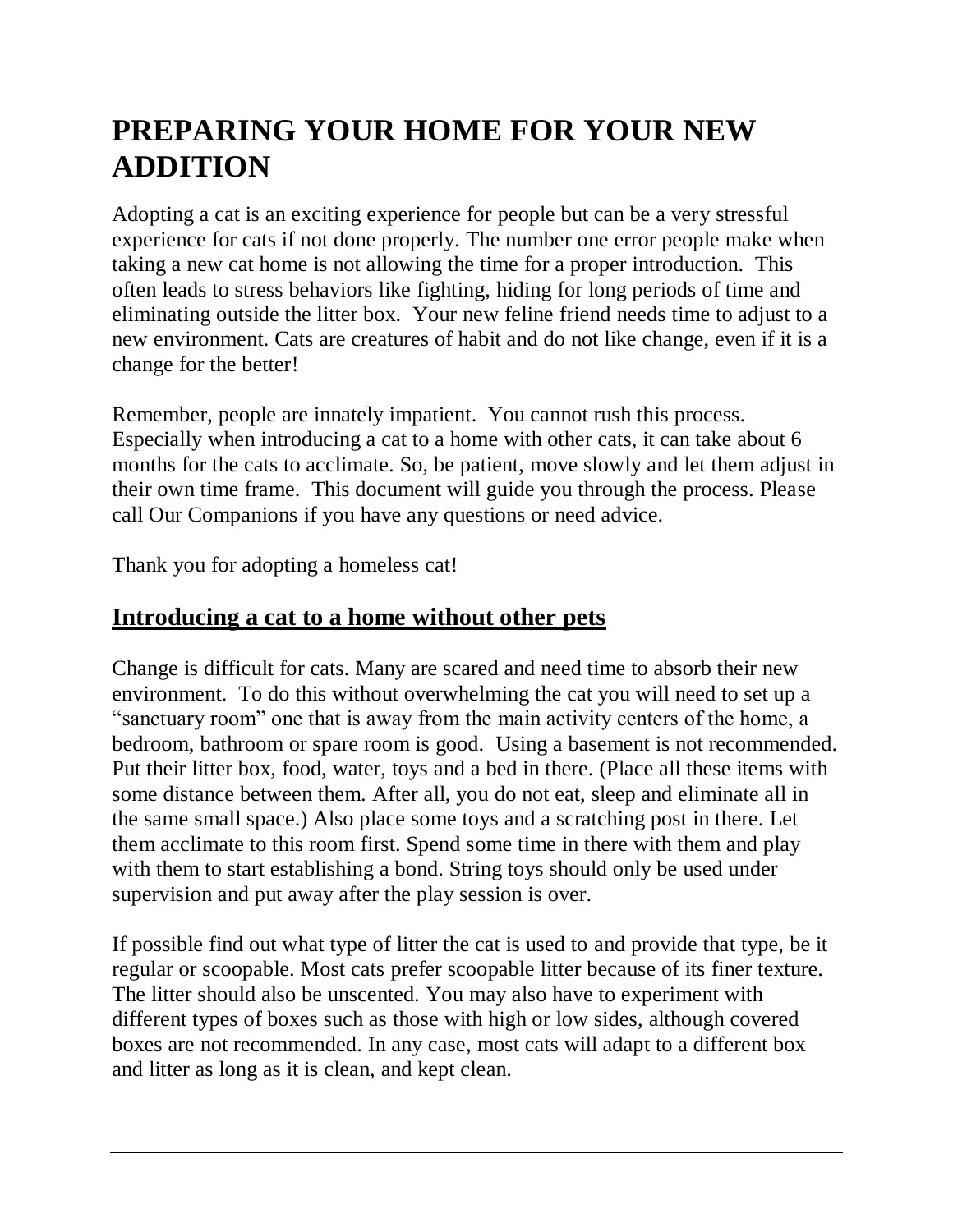Also try to find out what brand of food the cat has been eating. Sometimes switching to a new food too quickly can cause diarrhea. Slowly introduce a new food to your cat and see page 14 for additional nutrition information.

Grooming is another way of bonding with your new cat. If the cat enjoys being pet, chances are he or she will enjoy being brushed. Choose a grooming tool appropriate for the length of the fur. Start out slowly and gently, doing only a little at a time. Let your cat guide you. If you're lucky, they will rub up against the brush and start purring and won't want you to stop. Establish a regular grooming schedule, which is determined by the length of the cat's coat. Longhaired cats such as Persians may need to be brushed daily while shorthaired cats may only need a quick brushing once a week. If possible, inquire about the cat's grooming needs before you adopt and make sure you can handle the time commitment.

After a couple of days allow the cat out to explore the new home. Continue to allow easy access to the "sanctuary room" in case the cat gets nervous and needs to retreat. If you plan to move the litter box and food and water dishes to another permanent location, set up a second box and dishes in this other location and keep both available for a few days or longer. Remove the old only when you are sure your cat is using the new area. Removing the old locations could trigger litter box aversions or cause a setback in the transition.

Cat proof your home the same way you would toddler proof it, but be aware that cats can jump about five feet in the air. For the most part, cats are highly agile and graceful, but it is best not to leave a priceless heirloom out where it might accidentally get knocked over.

If you have young children or dogs, make sure the cat can retreat to a safe area where it is not trapped. Use baby gates to create a safe space if necessary. Having easy access to vertical high space is also important.

Buy a sturdy scratching post and show it to your cat. A 32 inch vertical post with a sturdy base and an inexpensive horizontal corrugated cardboard scratcher are two good investments. The cat is bound to use one. If the cardboard is preferred, you still have a nice perch for kitty. If the perch is preferred, the cardboard scratcher was inexpensive. The cardboard scratchers come with catnip. If your cat responds to catnip, rub the vertical post with it to encourage its use.

<span id="page-3-0"></span>Some people may think that taking these steps is a lot of trouble. But by providing a proper introduction to your home you will create a happy, stress free environment for your new cat and yourself.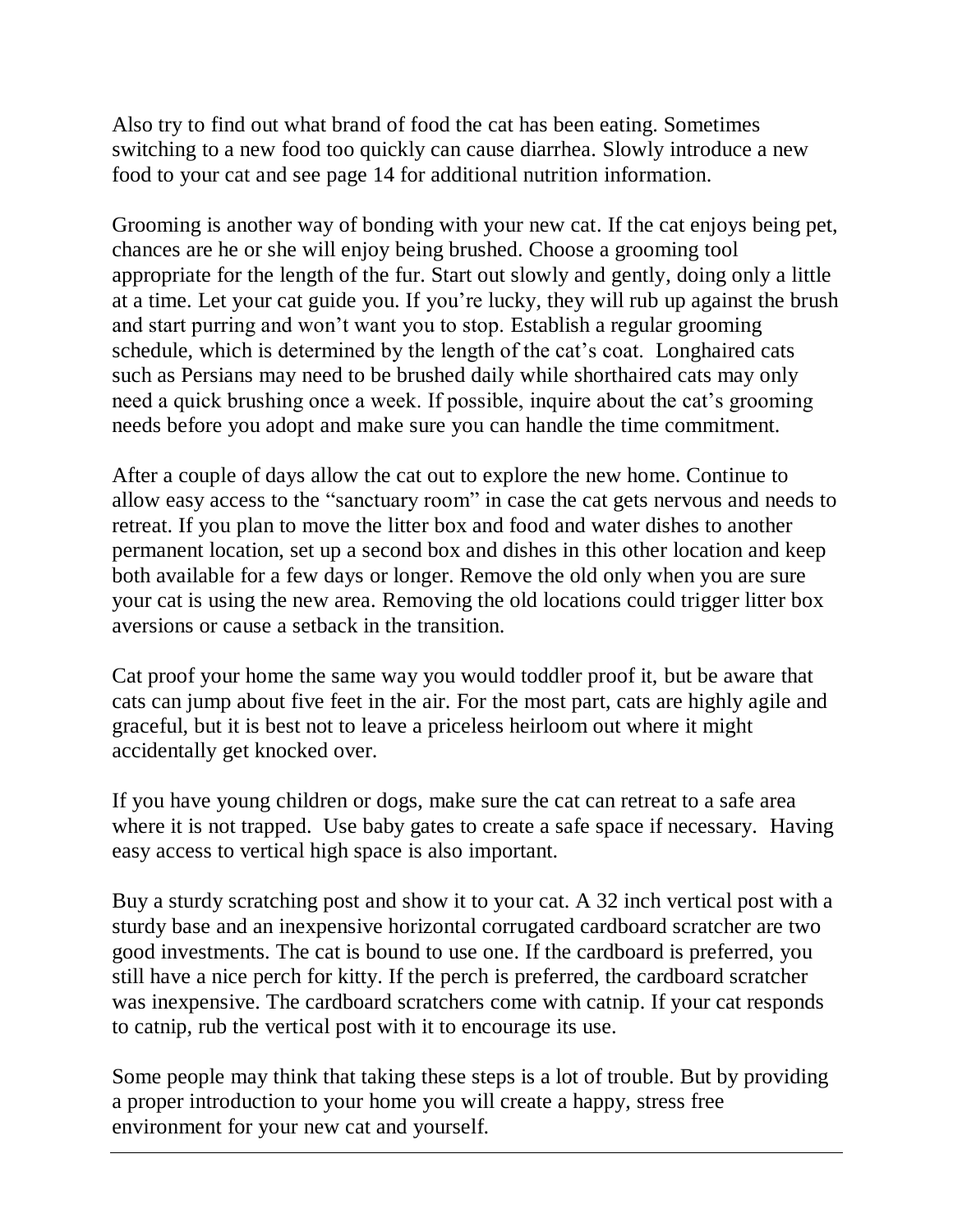### **Introducing the new cat to your cat(s):**

The introduction process is extremely important. First impressions can be lasting impressions when it comes to cats. The range of relationships that can develop when a new cat is introduced to a household can run the full spectrum from best friends who share and do everything together to all out war. Cats are territorial and some are clearly more territorial than others, so the time required for the introduction process varies greatly depending on the cats involved.

Introducing cats who are strangers to each other should be done in a gradual systematic fashion in which pleasurable experiences (food/attention/play) are associated with the other cat(s). The key is having patience with the process and knowing that the process takes time to accomplish and you may be required to repeat steps in the introduction process more than once. If you hit resistance or trouble, take a step back and go slower.

Throughout the introduction process, speak quietly and calmly to the cats and make no sudden moves. Praise them generously when they are tolerant of each other's presence, using words, toys and food as positive reinforcement. Never scold or use harsh or loud tones when they are together or they will associate unpleasantness with being near each other. Give special attention to the resident cat(s) to reassure them of your loyalty and love and help minimize jealousy. Give the new cat loving attention only during the resident cat's absence until such time as they become true friends.

Assign a "sanctuary" room to be used for temporary quarters for the new cat. A bedroom with attached bathroom where the litter box can be kept works well. Make sure this is a quiet room without a lot of traffic and a door that can be closed. Put a litter box, food, water (as far away from the litter box as possible), scratching post, a comfortable bed and any cat toys in the room for the new cat with the door closed. Leave the carrier in which the cat arrived open on the floor so the cat can retreat there if he/she feels threatened.

When you bring the cat home, put other cats away ahead of time so that you can take the cat to its room without encountering the other cat(s). Then close the door securely and go visit your other cats. They will smell the new cat on you. Give them praise and treats at this time.

After a day or two, you can begin the scent exchange. This step involves swapping the new cat's bedding with that of the resident cat so that they can become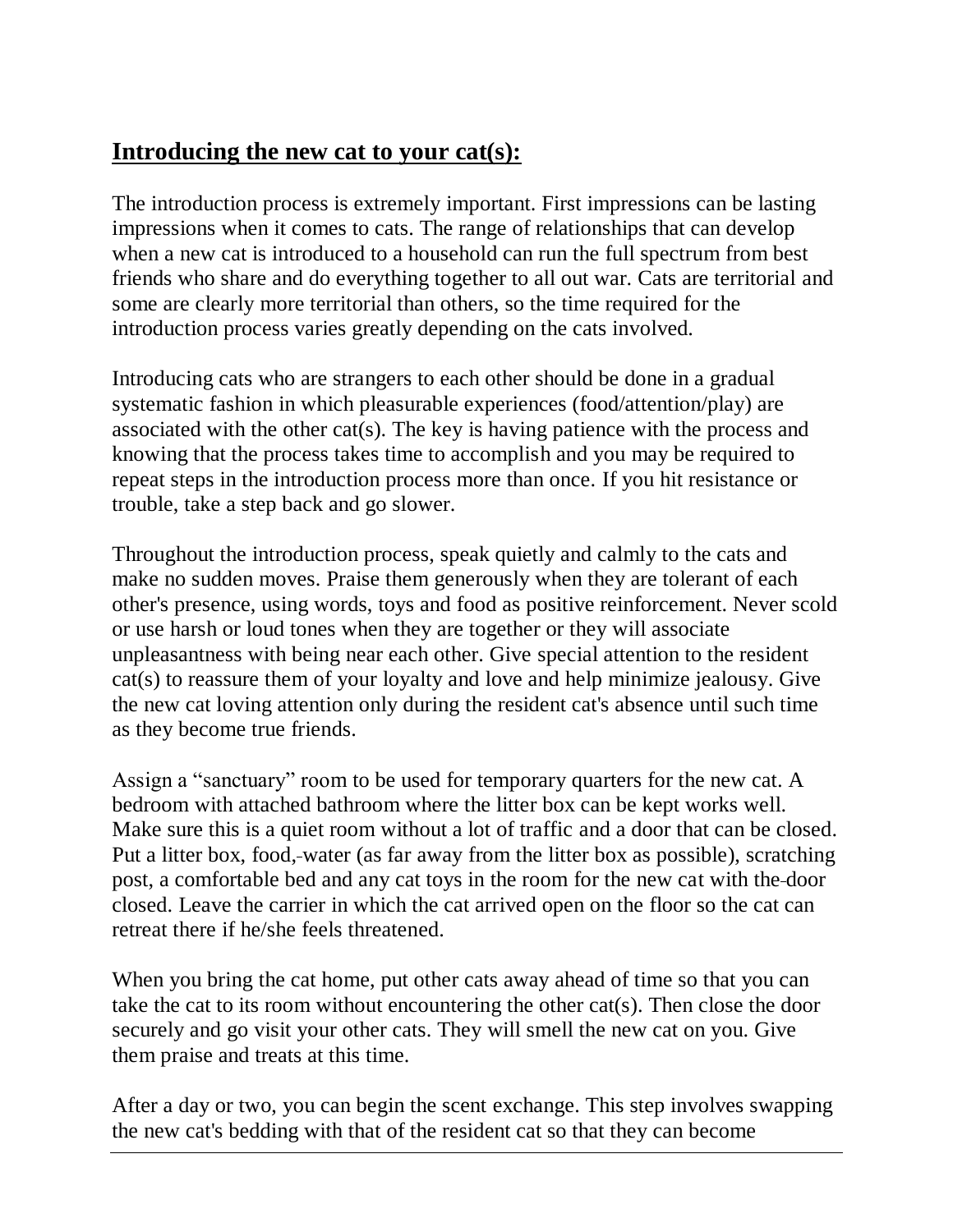acquainted with each other through the all-important sense of smell before they have the opportunity to see each other. If the smell is too overwhelming for either cat, start with a smaller item, such as taking a sock and gently rubbing the sock on the cats chin and cheeks where the scent glands are located and allowing the cats to smell the socks with each others scents.

After at least one week of having the new cat in the sanctuary room and making sure the scent exchanges with bedding are going well, rotate rooms daily for 2-3 days. Let the new cat explore the rest of the house while the resident cat spends some time in the new cat's room. This will give your resident cats a chance to smell the new cat and rub their own scent on objects. Allowing this behavior helps prevent more dramatic displays of territorial behavior. Do not let the cats see each other or interact yet.

Feed the cats in each area with wet food twice daily, and play with the cats using an interactive toy in each area at least twice daily. Setting up a schedule of feeding treats or meals of wet food and a playtime routine minimizes anxiety and makes the cats feel more secure.

Playtime is a special time where you can cement a bond between you and the new cat. Many experts suggest using a fishing pole type toy with a feather or other similar toy which allows the new cat(s) to maintain a distance while getting to know you. Once the cats are introduced, using an interactive toy also distracts their attention from each other while maintaining a distance from each other.

After a week of letting the cats separately explore their respective territories, you can begin the introduction of the cats. Start by doing meal times with your current cat near the sanctuary room. Start far enough away with both cats on each side of the closed door where they are comfortable and will eat without being intimidated. With each new meal, slowly move the bowls closer to the door as each cat feels comfortable. Once both cats are comfortable doing this routine, you can crack the door slightly while they eat so they can see each other. Make sure there is plenty of distance and nobody can get through the door. The key to this exercise is creating a positive association for the cats with each other. They will learn that good things happen when near each other.

Once your feeding exercises with sight are going well you can begin to let the new cat out into the rest of the house for a few minutes. This is best done after a meal or after a play session when both cats are calm and relaxed. Start with a maximum of 5 minutes out together at a time. The length and quantity of the visits can be increased gradually each day. This process may take a few days or a few months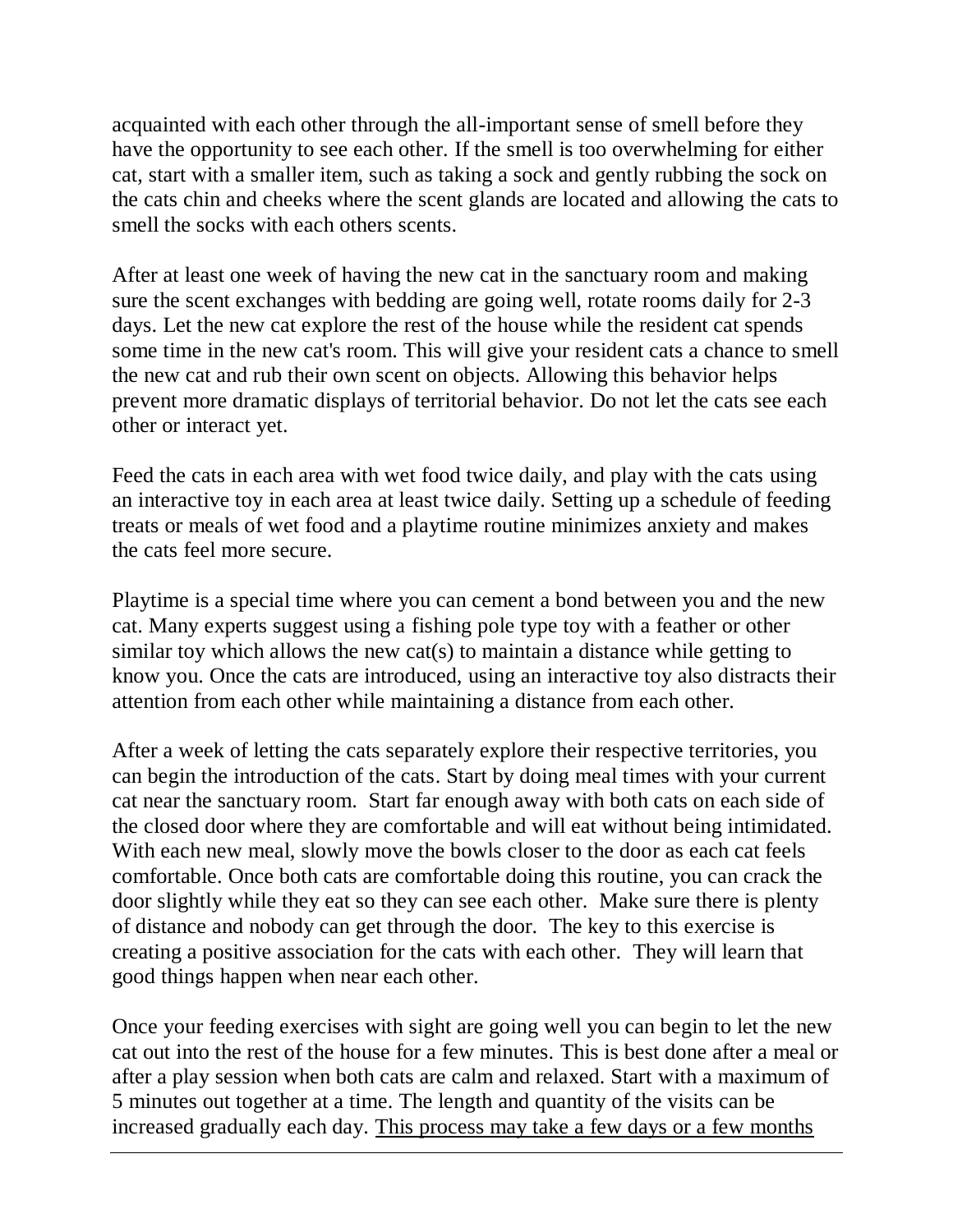depending on the personalities of the cats. If any actual fighting appears imminent while you are supervising, put the newcomer back in his/her room and proceed more slowly allowing 24 hours of cool down before attempting again. However, if they seem to tolerate each other remain vigilant and supervise them together during these supervised times for several days, playing with them with an interactive toy which allows you and them to maintain a distance from each other and you. It may be helpful to keep a towel or light blanket nearby incase an escalation occurs. You never want to stick your hands in a cat fight. It's best to use a towel or blanket between the cats if necessary.

Having plenty of vertical space available for each cat will be important for cohabitation so be sure to set this up ahead of time.

If the supervised play times go well, you can begin to allow them to cohabitate in your home. If any aggressive behavior occurs at any time, begin the introduction process again.

### <span id="page-6-0"></span>**Introducing the new cat to dog(s):**

If you have dog(s) in the home, you may want to do scent exchanges before letting the cat into the rest of the home. This means taking the items of the dog and swapping them with the cat's things (i.e. blankets, toys, etc.). This will allow them to smell each other before ever meeting.

After proceeding with scent exchanges for several weeks, you can put a baby gate up in the doorway of the safe room. Keep this baby gate up only when you are home to supervise and keep the door shut while you are away. The baby gate will allow the cat to see the dog and vice versa without allowing them access to each other.

When they seem to be used to seeing each other, you can try to acclimate the cat to the rest of the home. To do this, you should remove the dog from the home for 30 minute intervals. During the times that the dog is away, you can let the cat out to explore the rest of the home. Repeat this for up to several weeks. Once the cat becomes familiar with the home and doesn't seem to mind the sight of the dog, you can try an introduction. Have the dog on the leash and do not let the dog into the safe room. Allow the cat to come out of his/her room on his/her own. If you notice that the dog has an intense stare that you can't break, the dog may be cat aggressive. If the dog is just excited and curious, that is normal. Allow them to be in the same room while the dog is on leash and supervised for 30 minute periods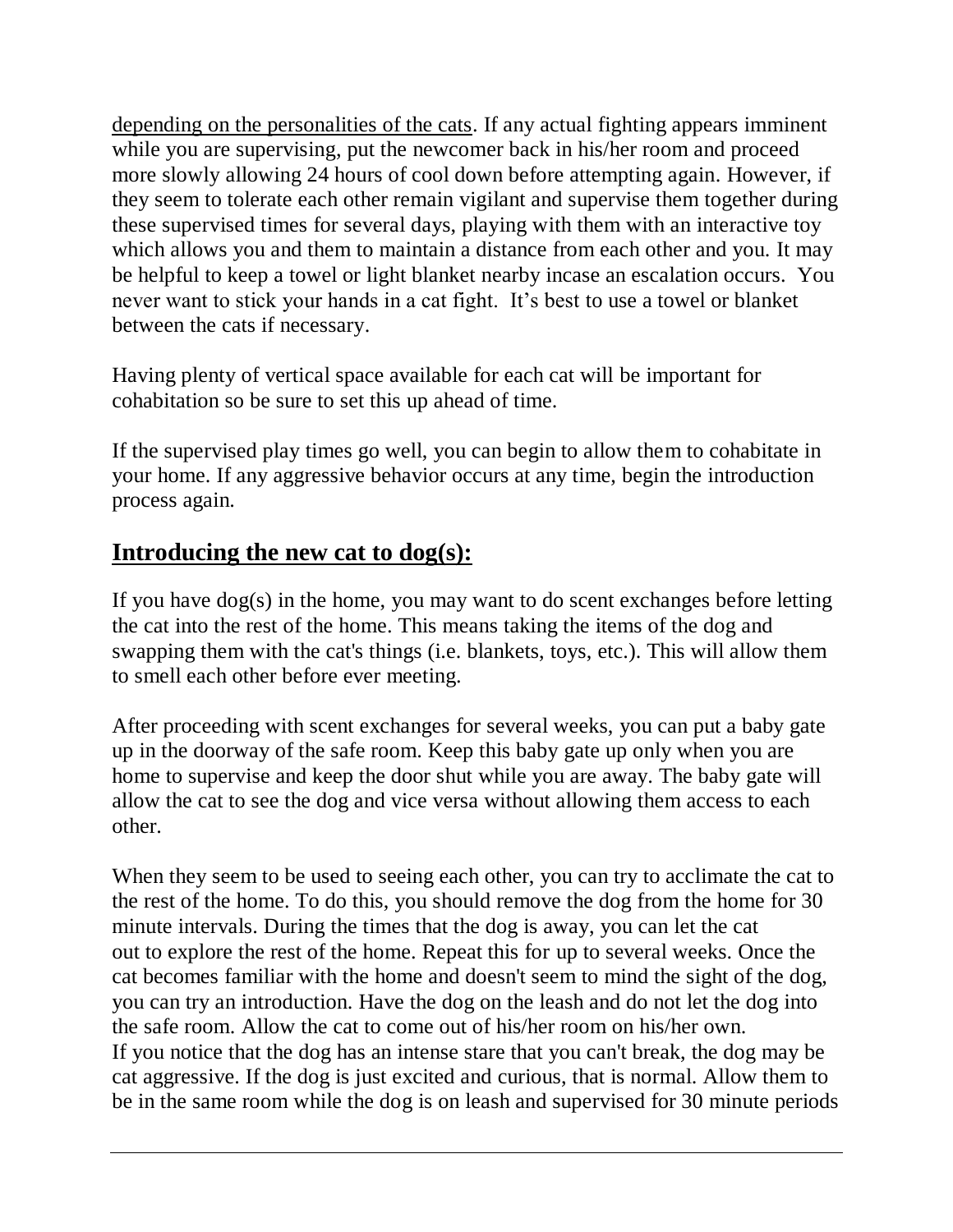throughout the week. If the cat seems too stressed, return him/her to the safe room for a 24 hour cool down period. Repeat.

Once the cat has completely adjusted to the room and to you, you can open the door of the room and allow the cat to come out on his/her own terms. Keep the litter box and food in the safe room until the cat adjusts to the entire home.

Having plenty of vertical space available for each cat will be important for introductions and cohabitation. It gives each cat a place to retreat to in order to feel safe and secure.

## <span id="page-7-0"></span>**Using Behavior Modification to Help Your Cat**

By Karen Sueda, DVM

Your cat can be easily stressed or frightened by all sorts of things that happen in or around your home. The behavior modification techniques of desensitization and counter-conditioning can help your cat to be happier and well-adjusted. These terms may sound technical, but the techniques are actually quite simple.

#### **What are desensitization and counter-conditioning?**

Systematic desensitization and counter-conditioning (DS/CC) are the main techniques behaviorists use to change a cat's negative response to specific triggers (or stimuli) in a variety of situations. These triggers can include strangers, other cats, dogs, sounds, petting, etc. These techniques can have a positive effect on your cat's behavior if they are done properly. The goal is to replace an unwanted emotional reaction – such as fear, anxiety or aggressive arousal – with a more relaxed, comfortable reaction. More desirable, acceptable behaviors will follow the calmer emotional state.

Systematic desensitization is the process of gradually reintroducing your cat to a stimulus. Counter-conditioning is the process of reinforcing a substitute emotional response. When these two techniques are combined, the unwanted behavior is replaced with a positive behavior through a gradual process of reintroducing the stimulus and rewarding your cat for remaining calm.

#### **How do I start the DS/CC process?**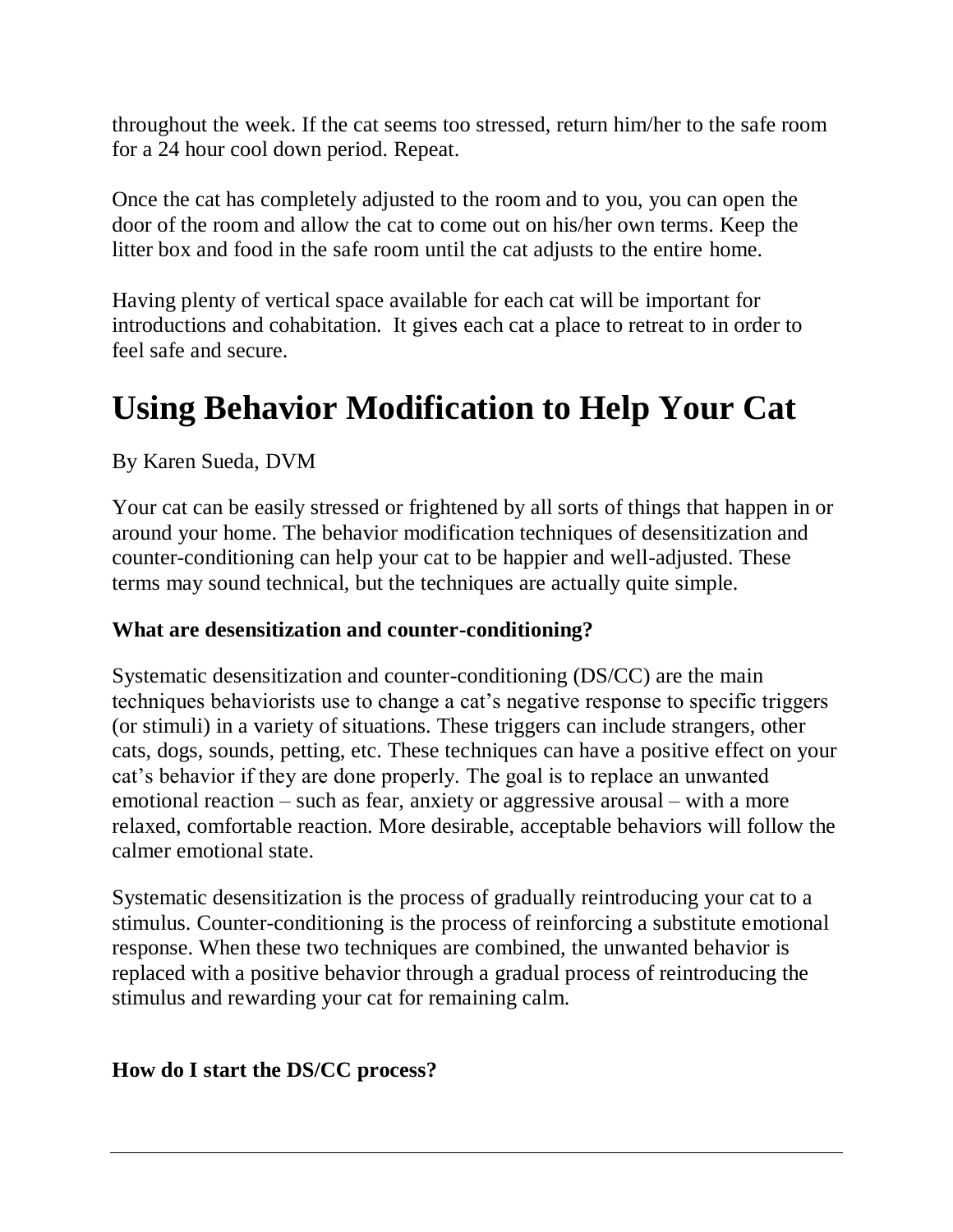You want to set your cat up to succeed, so the DS/CC process should be carried out in such small steps that the problem behavior never happens. If you attempt DS/CC when your cat is already anxious or aroused, you will likely be ignored. You need to start in a quiet, neutral setting and only gradually build up to the situation where the problem occurs. If the steps are too large, or you proceed too quickly, these techniques will not be effective.

Initially, you will have to avoid any situations in which your cat has displayed the unwanted behavior. Every time your cat displays this behavior, the behavior is being practiced and reinforced. Therefore, to support the overall success of the behavior modification, your cat should not be exposed to the triggers that cause the unwanted or unacceptable behaviors.

For example, if your cat reacts badly to petting, don't pet your cat for a period of time. Avoidance may also be a necessary safety precaution for your situation. Begin with just a few strokes of petting and then stop.

#### **Do I need to change the way I interact with my cat?**

Yes, that may be necessary. Cats who are physically corrected (e.g., scolded, scruffed, yelled at, hit on the nose) or rewarded for undesirable behaviors (e.g., given food when they meow incessantly) may become more anxious or aggressive in association with the stimulus. You should also avoid reassuring your cat if you see signs of anxiety or aggression, since you will only reinforce these behaviors. Finally, keep in mind that whenever your cat successfully threatens the stimulus and the stimulus retreats, the behavior is further reinforced.

#### **What else can I do to prepare?**

Before beginning the DS/CC, you will need to consider how to reward your cat – some examples are his/her favorite tasty treats (small bits of tuna or chicken, commercial cat treats, or canned food), a highly coveted toy, and/or attention from you (e.g., praise or petting). Make sure the reward you choose is truly enticing to your cat, something she will really anticipate.

For the DS/CC to be successful, you will need to reward every positive behavior that occurs during the sessions. You'll also need to plan each session carefully and systematically. Before starting each session, think through the steps you will need to take.

#### **What is the basic technique?**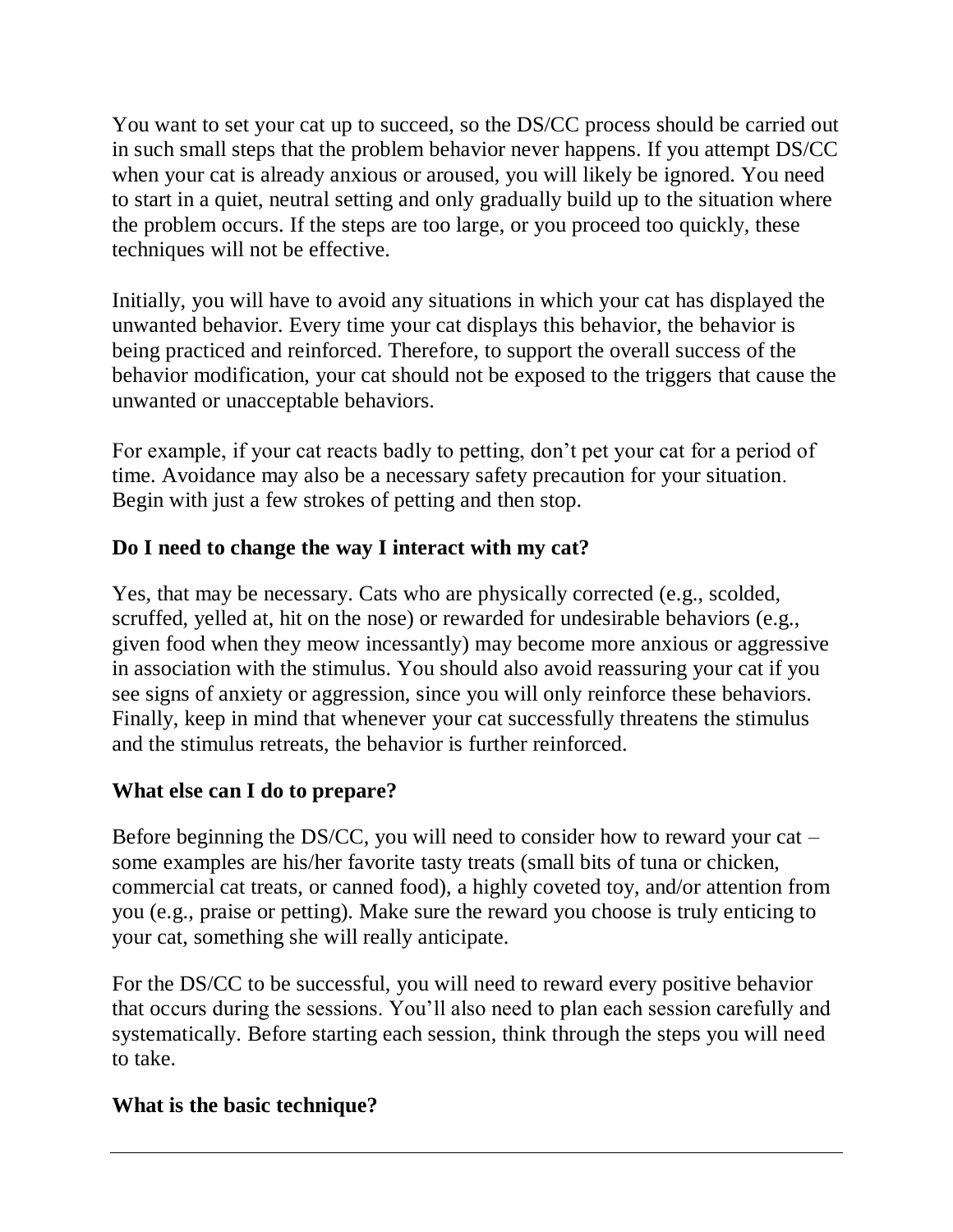The stimulus that causes your cat's unwanted emotional reaction and subsequent problem behavior will be reintroduced in a series of steps during which you'll gradually change either the intensity of the stimulus or the distance to the stimulus. You can change the intensity by altering the duration, the loudness, the location, the speed of movement or the components and response of the stimulus.

Start the DS/CC at the lowest intensity and/or at the furthest distance that results in no signs of anxiety or concern from your cat. For example, if your cat is afraid of strangers, test out how far away a stranger needs to be for your cat to remain relaxed. Present the stimulus to the cat, and reward him for his relaxed attitude and behavior. Repeat the stimulus over multiple sessions, and reward your cat for positive behavior.

Once your cat is consistently "good" at that low intensity and is anticipating the reward, you can move up to the next level by increasing the intensity of the stimulus or by decreasing the distance to the stimulus. Do not decrease the distance and increase the intensity at the same time; make only one change at a time.

#### **Should I watch for signs of anxiety, arousal, or aggression?**

It is vital that you watch your cat for signs of anxiety, arousal or aggression. Early signs of anxiety or arousal include dilated pupils, tense body posture, sniffing the ground, scratching at a body part, vocalizing, shifting eyes and/or flattened ears. The less subtle signs include not accepting the reward or taking the treat in an altered manner (e.g., snapping it out of your hand or taking a treat and then dropping it), staring at the stimulus, hair standing up, a "bottlebrush" tail and/or backing away. Signs of aggression include growling, hissing, swatting, scratching, lunging and biting.

Should your cat display any early signs of anxiety, aggression or the problem behavior during a session, you should move your cat away from the stimulus. The stimulus should not be moved except when the stimulus is a person or animal who is in danger of being harmed. The main reason for this is that you do not want your cat's behavior to dictate the behavior of the stimulus, since this reinforces the negative behavior. Your cat should be moved to a distance at which the problem behavior is not displayed and then rewarded for the display of calm behavior. At this point, end this session. You should always try to end the sessions by rewarding a display of positive behavior.

#### **How long will DS/CC take?**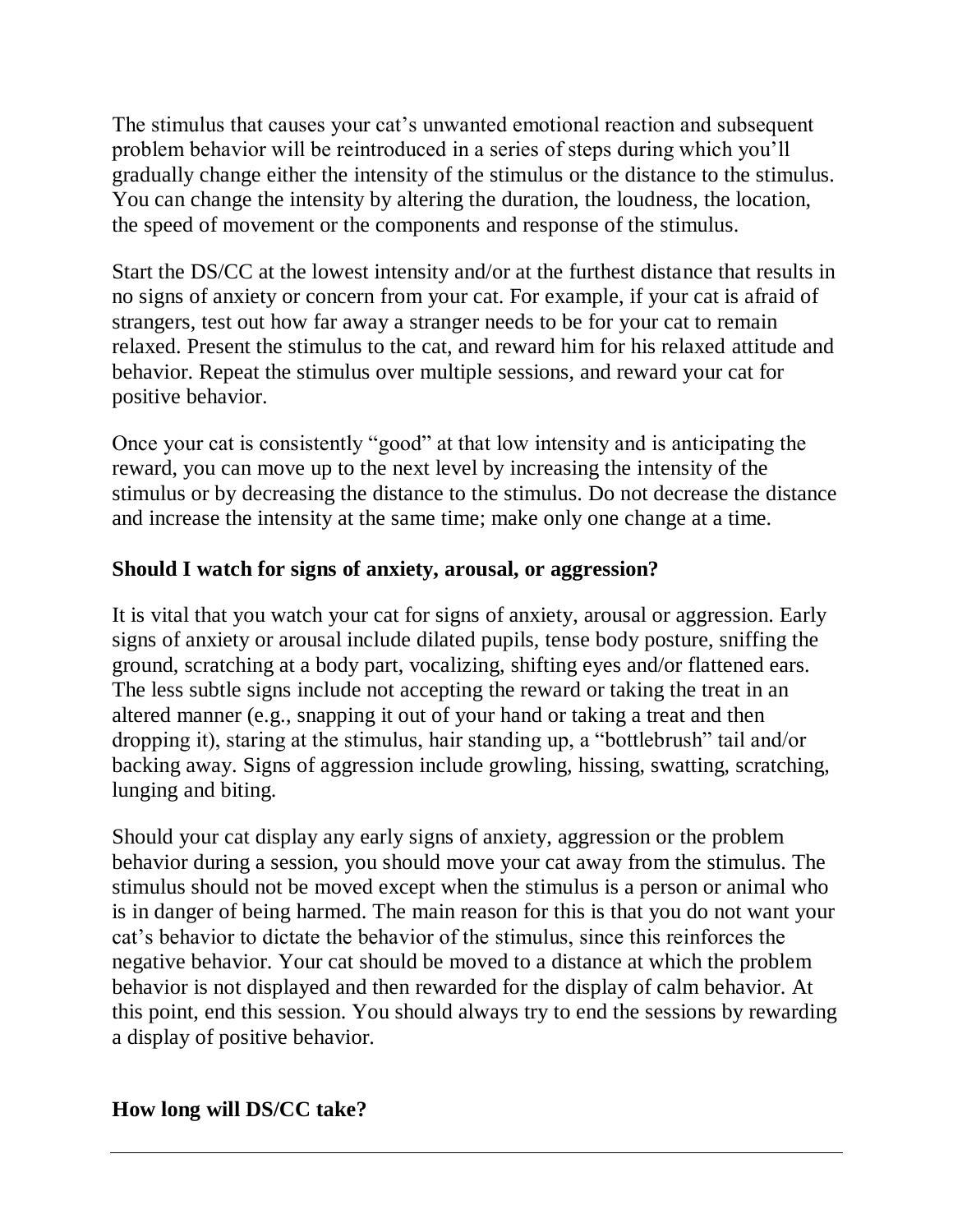DS/CC takes time, and the process must be gradual for it to be successful. Since progress is often slow, it helps to maintain a journal of the behavior so that you can track your cat's progress. In the journal, record the stimulus, intensity/distance, situation and your cat's response.

Problems usually arise from progressing too quickly and not taking small, incremental steps. Don't progress faster than what your cat can accept and remember to end the session by rewarding a positive behavior before your cat becomes anxious or aggressive. Since the problem behavior took time to develop, look for small, incremental improvements rather than instant results.

If you are not successful with implementing DS/CC, or you don't know how to apply behavior modification to your situation, please consult with your veterinarian or a behaviorist. The reasons for your cat's negative behavior can be very complex and oftentimes an experienced behaviorist can offer detailed, specific recommendations for you and your cat.

To ensure success, it is important to make very small changes. Keep in mind that the DS/CC should be performed at your cat's pace – not yours. If your cat does react negatively, lower the intensity or increase the distance until your cat doesn't react badly.

The positive emotional response and behaviors that you are reinforcing and rewarding should be incompatible with the unwanted behavior. For example, sitting and eating quietly are positive behaviors that are incompatible with hissing or even sitting but appearing anxious. Thus, your cat associates the low level of negative stimulus with the positive reward for a relaxed state. Your cat will gradually learn to associate good things with the stimulus and have a positive response.

<span id="page-10-0"></span>*Karen Sueda is a veterinary behavior resident at the University of California at Davis School of Veterinary Medicine, Clinica*

# **Declawing Cats**

### **Psychological & Behavioral Complications**

Some cats are so shocked by declawing that their personalities change. Cats who were lively and friendly have often become withdrawn and introverted after being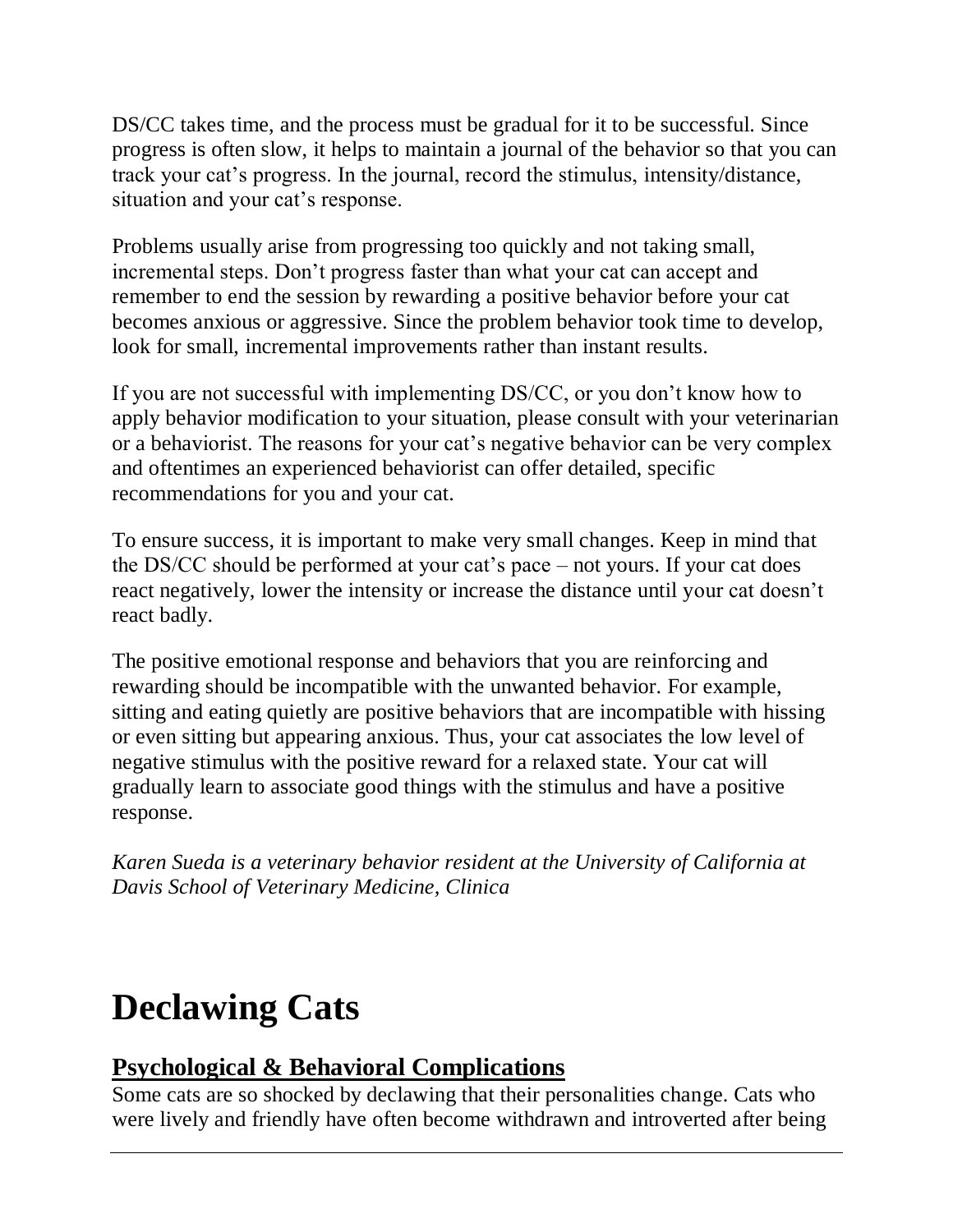declawed. Others, deprived of their primary means of defense, become nervous, fearful, and/or aggressive, often resorting to their only remaining means of defense, their teeth. In some cases, when declawed cats use the litter box after surgery, their feet are so tender they associate their new pain with the box...permanently, resulting in a life-long aversion to using the litter box. Other declawed cats that can no longer mark with their claws, mark with urine instead, resulting in inappropriate elimination problems, which in many cases, results in relinquishment of cats to shelters and ultimately euthanasia. Many of the cats surrendered to shelters are surrendered because of behavioral problems which developed **as a result** of the cats being declawed.

Many declawed cats become so traumatized by this painful mutilation that they end up spending their maladjusted lives perched on top of doors and refrigerators, out of reach of real and imaginary predators against whom they no longer have any adequate defense.

A cat relies on its claws as its primary means of defense. Removing the claws makes a cat feel defenseless. The constant state of stress caused by a feeling of defenselessness may make some declawed cats more prone to disease. Stress leads to a myriad of physical and psychological disorders including suppression of the immune system, cystitis and irritable bowel syndrome (IBS).

*"The consequences of declawing are often pathetic. Changes in behavior can occur. A declawed cat frequently resorts to biting when confronted with even minor threats. Biting becomes an overcompensation for the insecurity of having no claws. Bungled surgery can result in the regrowth of deformed claws or in an infection leading to gangrene. Balance is affected by the inability to grasp with their claws. Chronic physical ailments such as cystitis or skin disorders can be manifestations of a declawed cat's frustration and stress."*

### **Moral, Ethical and Humane Considerations**

Veterinary justification for declawing is that the owner may otherwise dispose of the cat, perhaps cruelly. It is ethically inappropriate, in the long term, for veterinarians to submit to this form of moral blackmail from their clients.

*"The Association of Veterinarians for Animal Rights is opposed to cosmetic surgeries and to those performed to correct 'vices.' Declawing generally is unacceptable because the suffering and disfigurement it causes is not offset by any benefits to the cat. Declawing is done strictly to provide convenience for people.*  [The Association of Veterinarians for Animal Rights \(AVAR\)](http://www.avar.org/)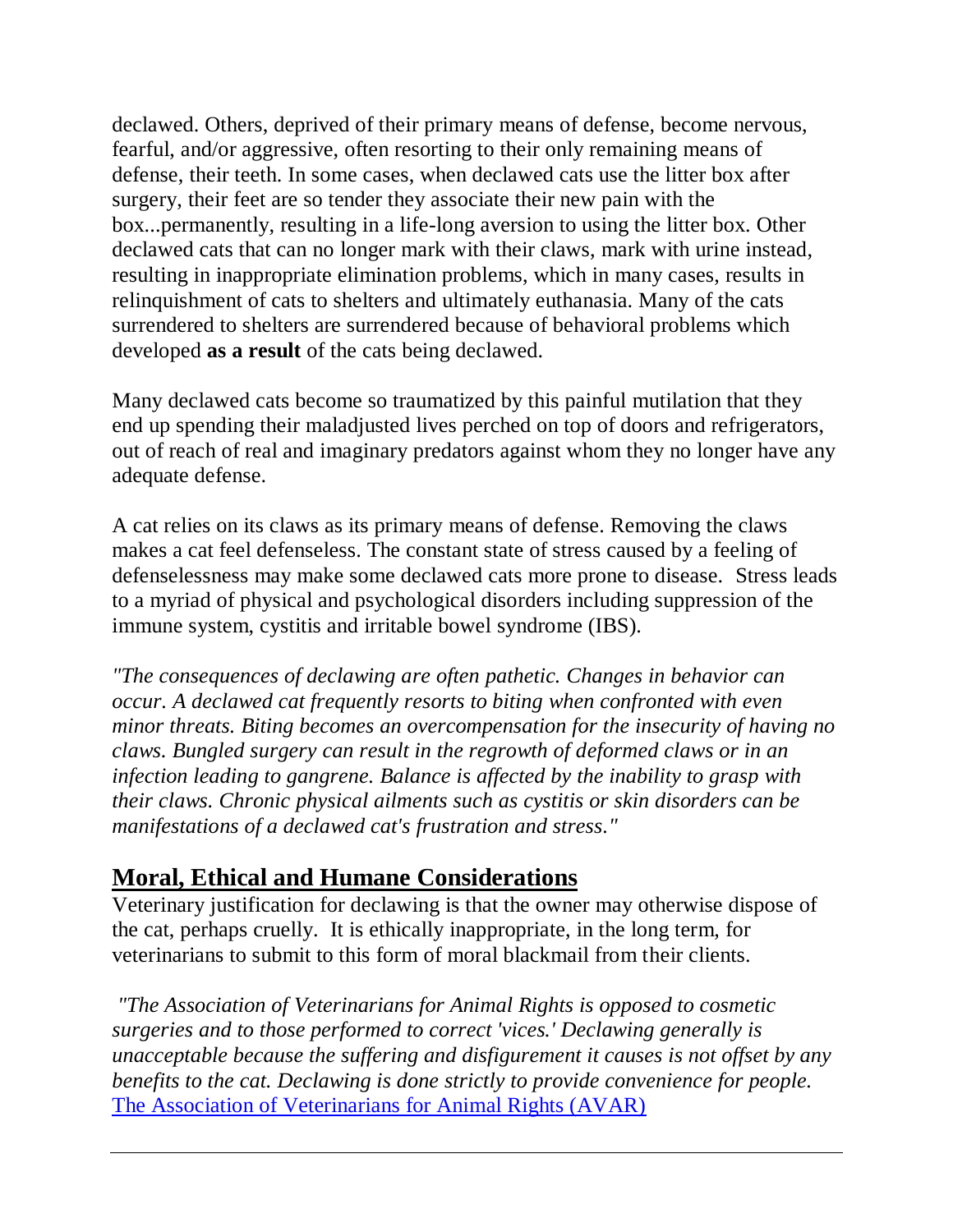*Some veterinarians have argued that some people would have their cats killed if declawing was not an option. We should not, however, allow ourselves to be taken 'emotional hostage' like this. If a person really would kill her or his cat in this case, it is reasonable to question the suitability of that person as a feline guardian, especially when there are millions of non-declawed cats living in harmony with people."*

Most people are vehemently opposed to declawing due to a combination of reasons: 1) because the end (owner convenience) doesn't justify the means (causing unnecessary pain to the cat); 2) because other, less harmful alternatives to declawing exist and 3) because claws are part of the nature or "catness" of cats. Overall, the view is that it is ethically inappropriate to remove parts of an animal's anatomy, thereby causing the animal pain, merely to fit the owner's lifestyle, aesthetics or convenience without any benefit to the cat. It should be emphasized that "most people" includes virtually the entire adult population of Europe and many other countries around the world.

Many countries are particularly concerned about animal welfare and have banned declawing as abusive and causing unnecessary pain and suffering with no benefit to the cat. One highly regarded veterinary textbook by Turner and Bateson on the biology of cat behavior concludes a short section on scratching behavior with the following statement: *"The operative removal of the claws, as is sometimes practiced to protect furniture and curtains, is an act of abuse and should be forbidden by law in all, not just a few countries."* 

The following is a partial list of countries in which declawing cats is either illegal or considered extremely inhumane and only performed under extreme medical circumstances:

<span id="page-12-0"></span>England - Scotland - Wales - Northern Ireland - Germany - Austria - Switzerland - Norway - Sweden Netherlands - Denmark - Finland - Brazil - Australia - New Zealand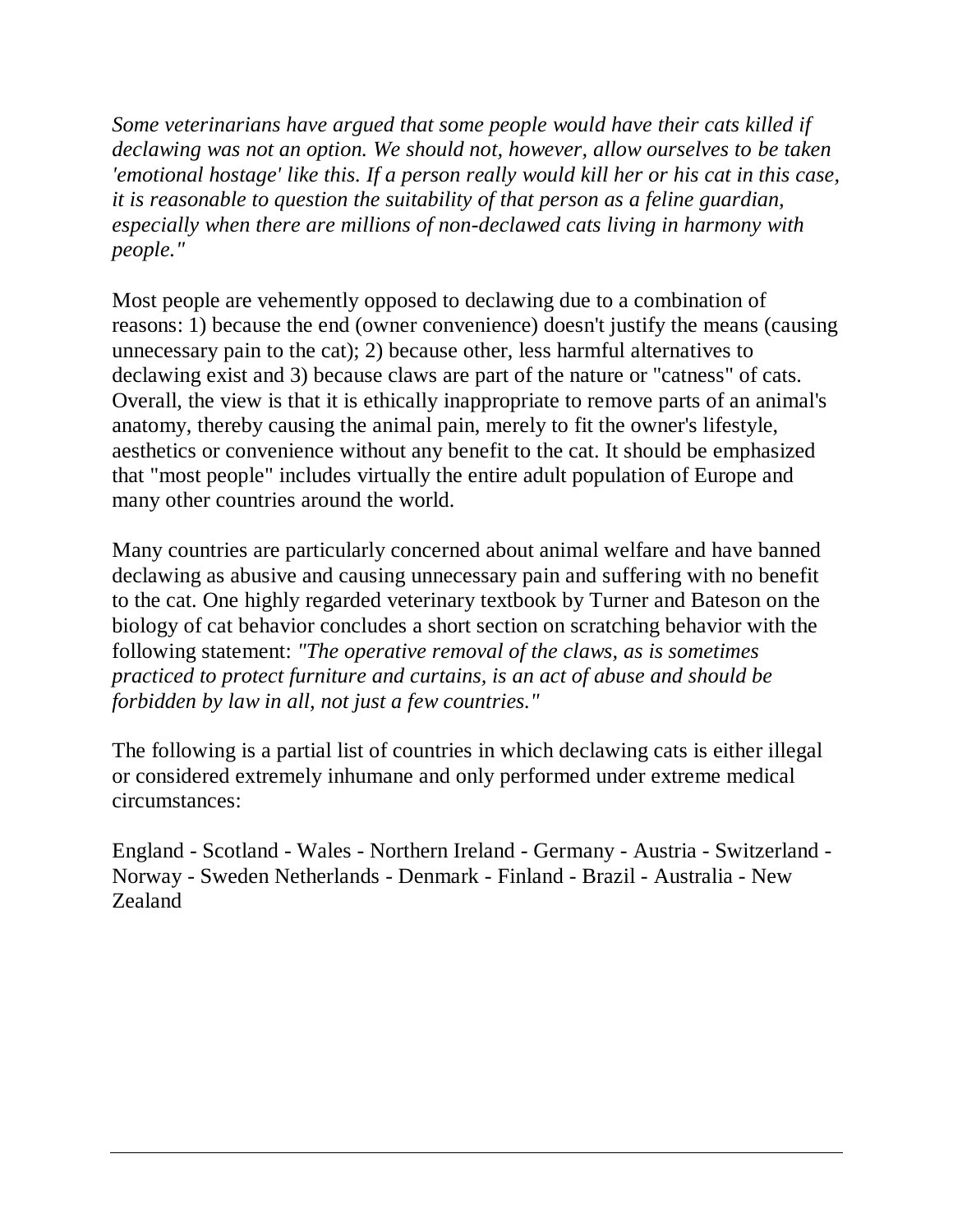# **Cat Nutrition**

Cats on higher quality, grain-free diets exhibit a lush glossy coat that is an indicator of overall good health. High quality diets can help lead to a healthier life. Since cats are obligate carnivores, diets high in corn or soy can lead to a variety of medical and behavioral issues. A helpful guide to looking for a quality diet is as follows:

**Higher quality** foods contain meat as the first ingredient, do not contain corn, wheat or soy, and do not contain by-products.

**Medium quality** foods contain varying degrees of corn, wheat or soy and/or byproducts.

**Low quality** foods are primarily corn-based and the meat is all by-products.

If possible, incorporate as much wet food into the cat's diet as the cat likes (or as possible):

- Canned food typically has more meat-based nutrients than dry food.
- In nature, cats are designed to get much of their water intake from their prey and therefore are less likely to seek out water as a separate source. A lack of proper (adequate) water intake can lead to various medical issues affecting the kidneys and urinary tract. Canned food is preferable in that it provides additional water which dry food does not.
- Dry food does not help with tartar control as is sometimes claimed.

Cats should have access to fresh water at all times. Many cats like moving water so water fountains provide a great source to encourage them to drink. There are many great stainless steel and porcelain water fountains available today. Be sure to thoroughly clean the fountains and all the filters and pumps to prevent bacteria buildup.

### **Helpful nutritional websites:**

http://www.catinfo.org/ http://jacksongalaxy.com/category/nutrition/ <http://feline-nutrition.org/>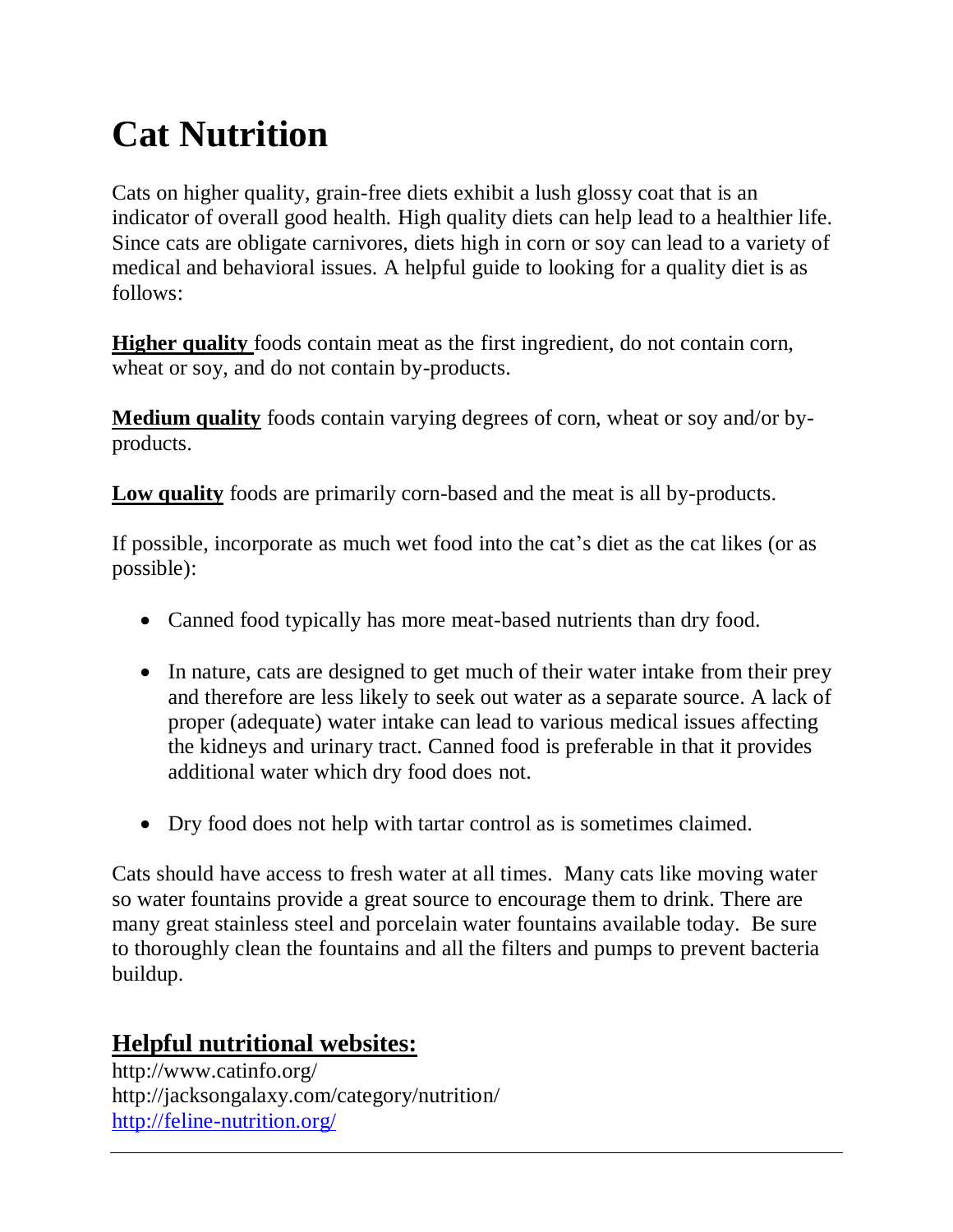# **Pet Safety**

Even if your adopted cat is already spayed or neutered and is up to date on vaccinations, it is a good idea to take him to your vet for a get acquainted visit sometime during the first week or two after his adoption. This will give your vet an opportunity to get to know your new pet.

It is also a life saving idea to know where the closest 24 hour Vet Clinic is. Keep their phone number handy so that you can quickly access it in an emergency. There is no time to waste in a true emergency, and it is imperative that you call ahead to let them know you are coming. Entering the number into your cell phone is the quickest way to make sure the number is accessible when needed. Also keep the number of a poison control center handy (such as the ASPCA Poison Control Center 888.426.4435. A \$60 consultation fee may be applied to your credit card for using their services). Those with Apple devices (iPhones or iPads), may want to download the FREE APCC by ASPCA app as a convenient reference tool that you can then access via your iPhone or iPad.

- Never leave your pet unattended inside a car especially in hot weather. Even with the windows open, a car can heat up like an oven in minutes. Hundreds of animals die in cars every year.
- Some plants are poisonous to your pet. Identify toxic plants and make them inaccessible. Be aware that some human foods are toxic to animals. Please refer to the guides on toxic plants and foods that can be used to pet proof your home.
- Don't leave pets outside unattended. Be cautious when opening and closing doors so that your new cat doesn't escape.

**Note:** The relationship between you and your feline companion has the potential to be one of the most loving and rewarding relationships in your life. Just remember the keys to good training: Patience, Consistency and Generous rewards.

Thank you for adopting your new friend. Please contact us at Our Companions if you ever need further advice or assistance.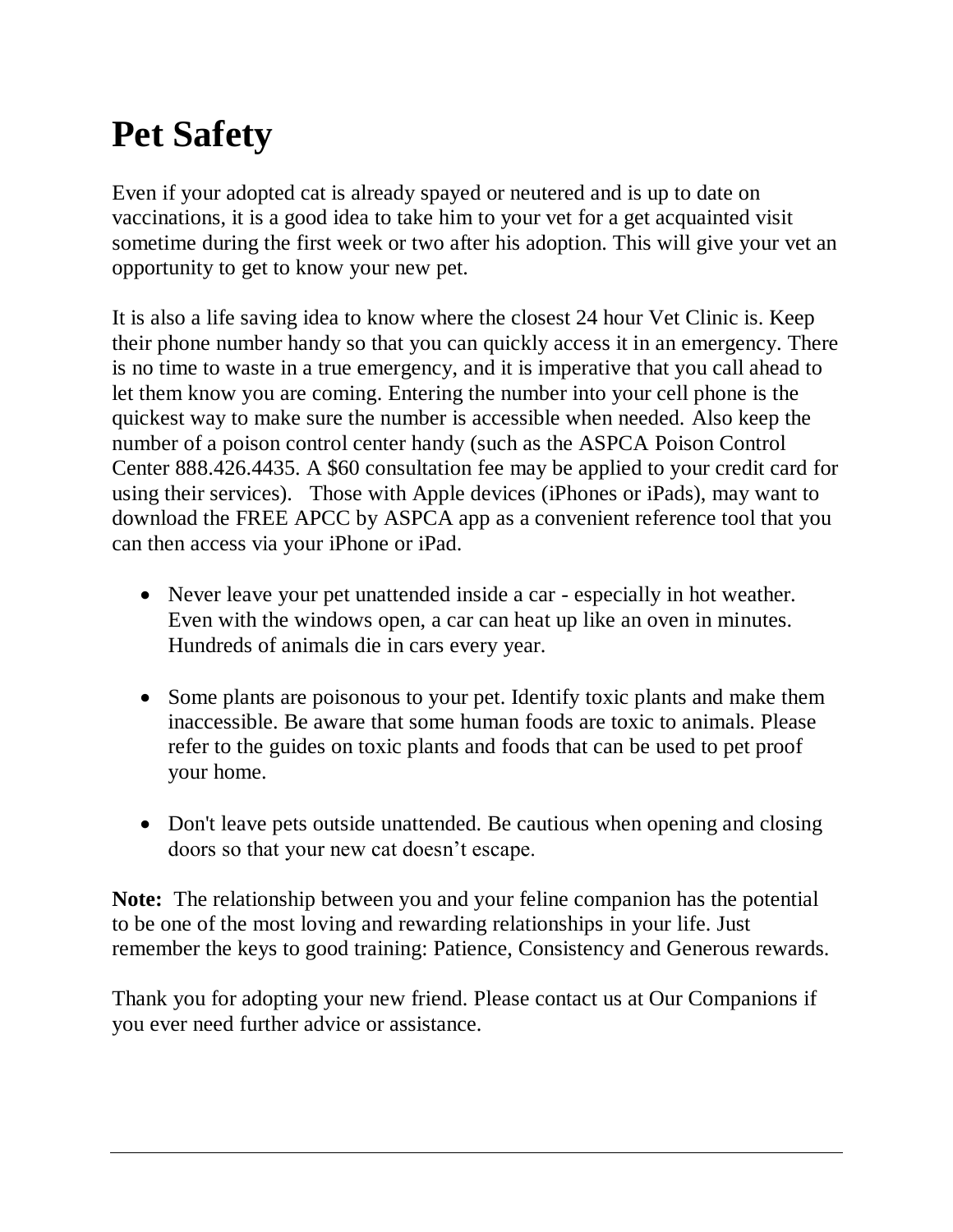# <span id="page-15-0"></span>**Harmful Products for Pets**

Alcoholic Beverages Apple Seeds-contain cyanide compounds Apricot Pits-contain cyanide compounds Avocados-may cause heart irregularities, difficulty breathing Cherry Pits-contain cyanide compounds Chocolate-all forms but the darker the chocolate, the more poisonous-contains Theobromine, a stimulant Coffee (grounds, beans, chocolate covered beans)-caffeine Essential oils Grapes-unknown compound but leads to liver failure Hops (used in home brewing) Household Cleaners—read the label Human Medications—especially Tylenol, unless directed by your veterinarian to give to your pet Garlic in larger amounts- may cause hemolytic anemia Macadamia Nuts Moldy Foods Mushroom Plants Mustard Seeds Onion in all forms-may case hemolytic anemia Peach Pits-contains cyanide compounds Raisins-unknown compound but may cause liver failure Raw Yeast Dough—will expand in the Pet's stomach and cause pain and possible stomach rupture Rhubarb leaves Rodent poisons Salt-dehydrating Sugar-Free Gum and Candy containing Xylitol Tea-caffeine Tea Tree Oil—especially harmful for cats, don't apply where a dog can lick it Tomato leaves and stems-may cause tremors, heart irregularities Walnuts Xylitol-this is an artificial sweetener-may cause a sudden drop in blood sugar, tremors, depression This is not a complete list. Whenever you are in doubt, please call your

<span id="page-15-1"></span>veterinarian ASAP!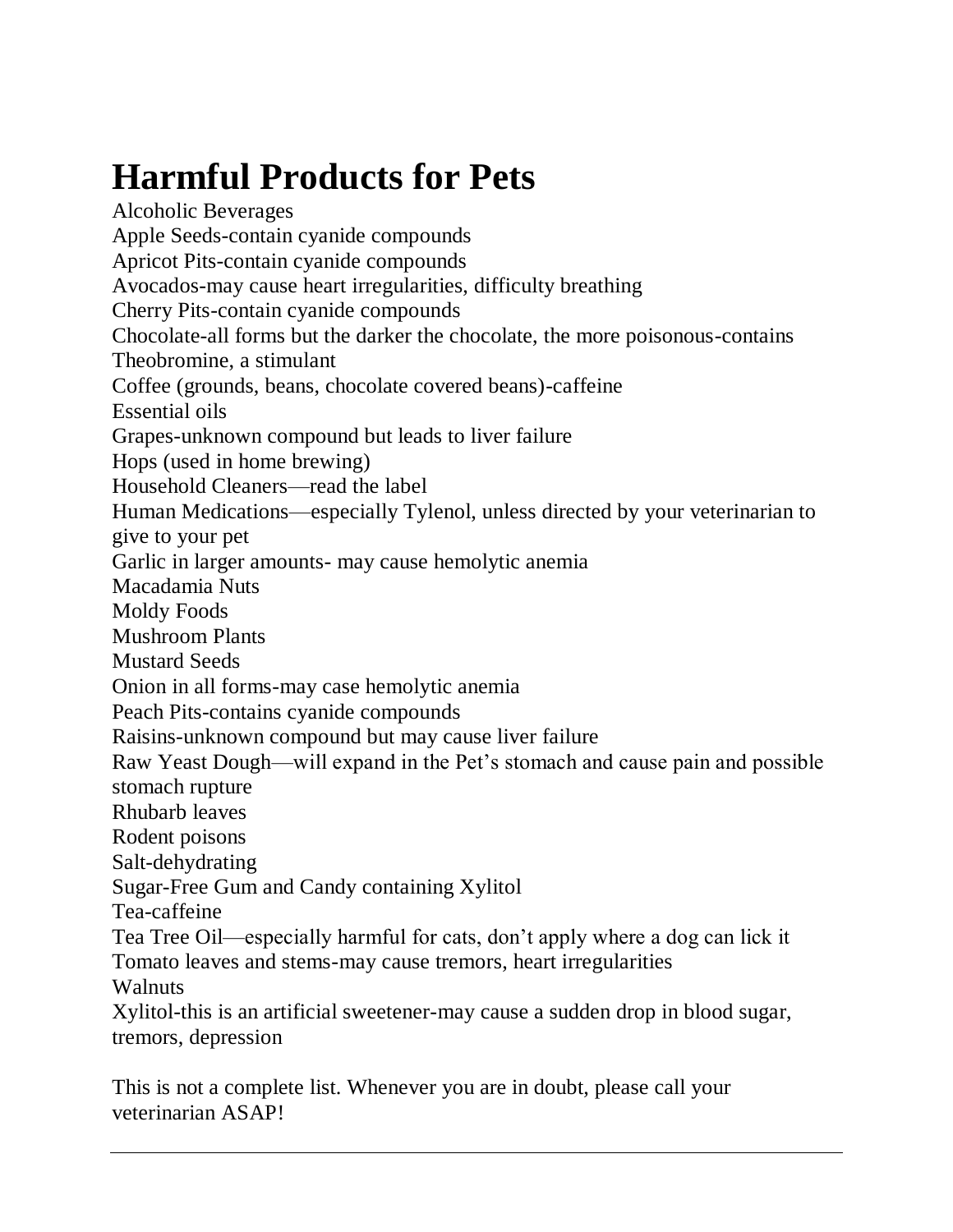## **Poisonous Plants in New England**

Amaryllis Azalea Baby's Breath Bittersweet Black Cherry Tree Black Locust Bleeding Heart Boxwood Buttercup Calandium Calla Lily Chrysanthemum Clematis Castor Bean/ aka Dog Tick Seeds \*\*Cocoa Bean Mulch- new "green alternative" mulch Cone Flower **Chokeberry** Crocus Daffodil Delphinium Elderberry Elephant Ear English Ivy English Holly Elderberry Foxglove Geranium Hellebore Horse Chestnut Tree Hyacinth Iris Jack in the Pulpit Lily of the Valley Marijuana Morning Glory-seeds Mountain Laurel Nightshade Oak Tree-acorns, twigs Primrose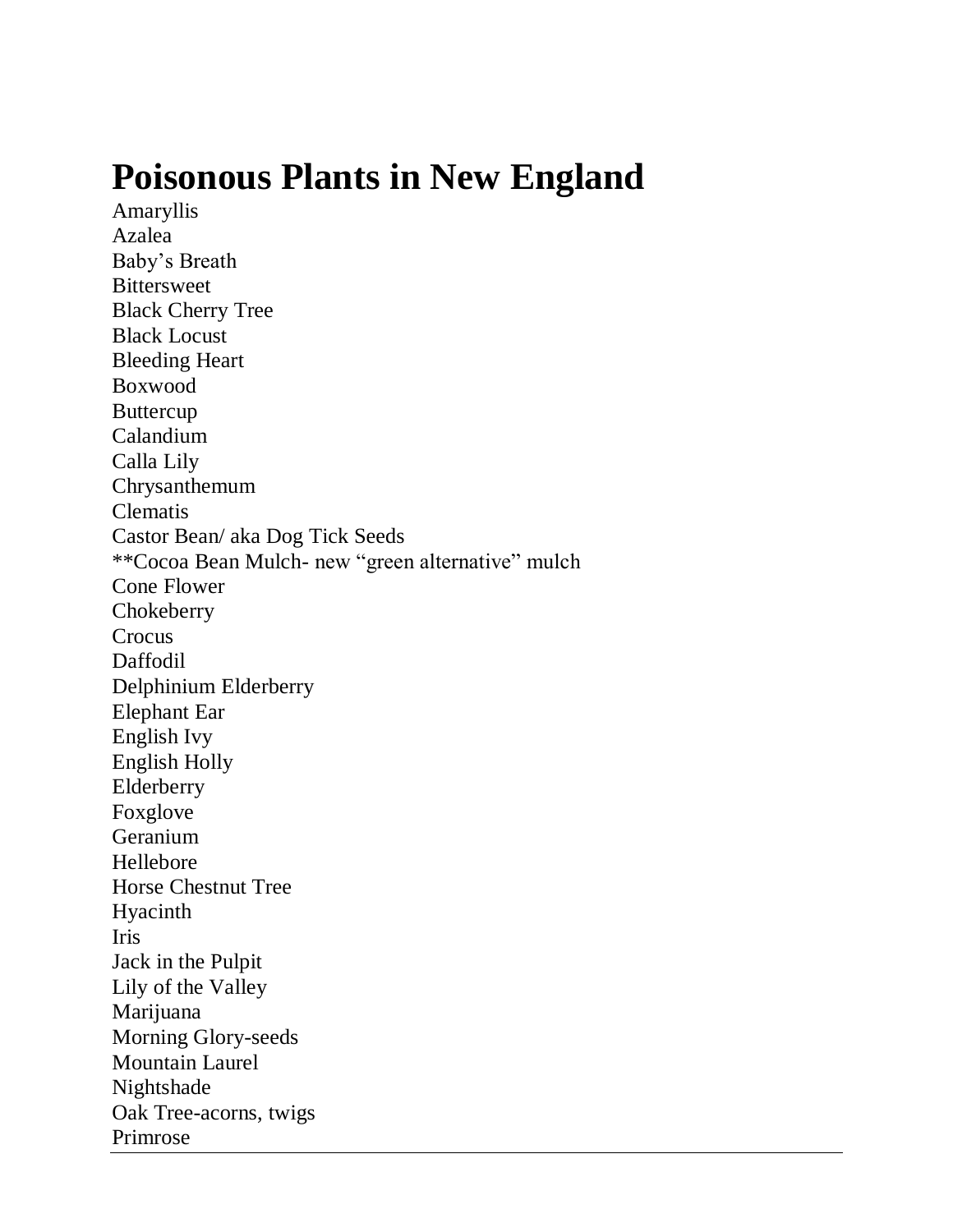Privet Poison Hemlock Potatoes-all green parts Rhododendron Sweet Pea Sago Palm Tree Tulip/Narcissus Bulbs Water Hemlock / Wisteria / Yew

## <span id="page-17-0"></span>**Toxic Houseplants**

Aloe Amaryllis Asparagus Fern Bird of Paradise Caladium Calla Lily Cineraria **Croton** Cyclamen Dieffenbachia/Dumb cane English Ivy Geranium Jerusalem Cherry Lilies Mistletoe Mother-in-law-tongue plant Oleander Peace Lily Philodendron **Pothos** 

# <span id="page-17-1"></span>**Hazards for kittens**

Electric Cords/Outlets Access to ceilings/walls (i.e. eves, basement) Remove any pest killers/chemicals (kittens eat everything) Yarn/string/elastic bands Washing machines/dryers/refrigerators Breakable items on high shelves/ heavy items that could fall Open doors/windows Plastic Bags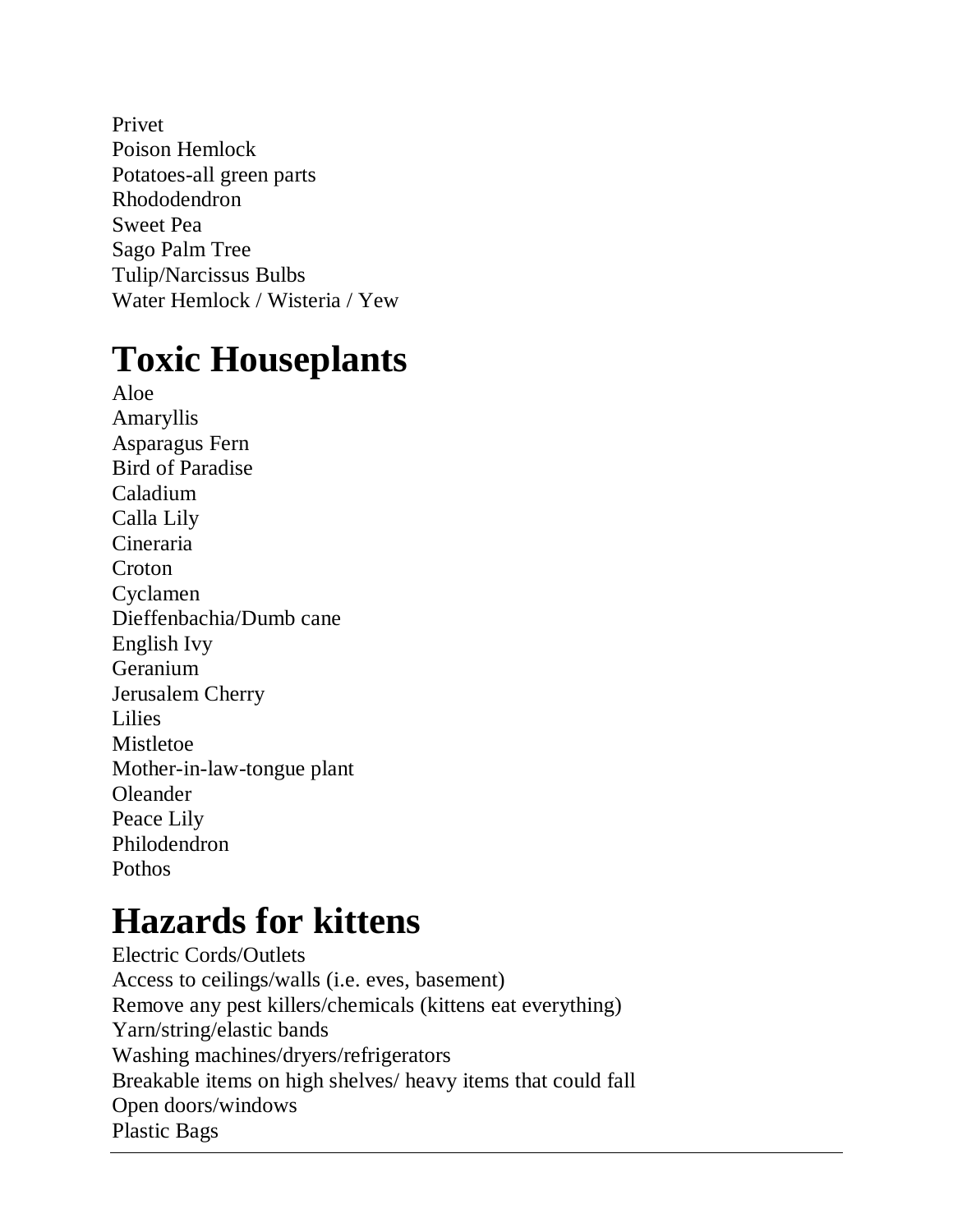### <span id="page-18-0"></span>Bugs/bees/wasps **How to Deal with [Scratching](#page-18-0) Issues**

Scratching is a natural behavior for cats and they need their claws to scratch in order to 1) mark territory 2) exfoliate claws and 3) stretch muscles in their back. Cat scratching is a normal, important social and physical behavior for cats. Below are items that you can use to redirect their scratching to appropriate places. **Cat furniture is a sure way to redirect problem scratching:** Hint- put them in their favorite room and near a window so they can enjoy the perch. Cats LOVE their furniture.

For example, this tree (incorporates, uses, includes) the textures of both rope and carpeting as well as very high perching areas. The cats will really be drawn to this one.



[Link to You and Me Cat Terrace](http://www.petco.com/shop/en/petcostore/cat/cat-furniture-and-scratchers/you-and-me-terrace-cat-tree)

#### **Some cats prefer cardboard, others prefer sisal. It's best to try both to see which is preferred. Two types of scratchers that cats seem to really love:**

Corrugated Cardboard: It's inexpensive and comes with catnip to attract cats



[Link to Corrugated cardboard scratcher](http://www.amazon.com/SmartyKat-Super-Scratcher-Corrugated-Catnip/dp/B00062B84O/ref=sr_1_4?s=pet-supplies&ie=UTF8&qid=1453910643&sr=1-4&keywords=ca)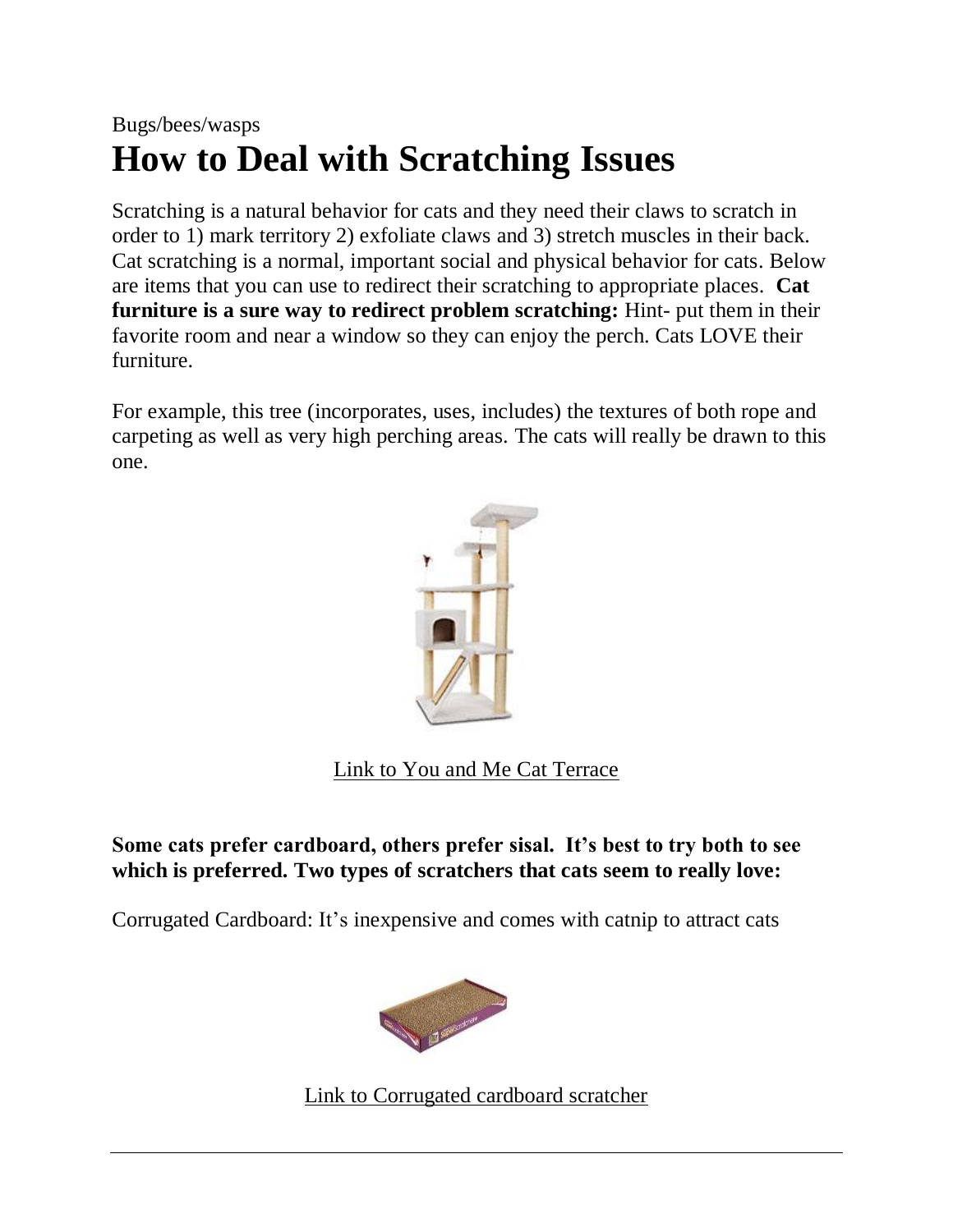A 32 inch vertical scratcher with a sturdy base is recommended, such as the Ultimate Scratcher.



[Link to Ultimate Scratching Post](http://www.amazon.com/SmartCat-3832-Ultimate-Scratching-Post/dp/B000634MH8/ref=sr_1_2?ie=UTF8&qid=1464017690&sr=8-2&keywords=ultimate+cat+scratcher)

#### **How to stop scratching in problem areas:**

This is a product you can put on the carpet where they're scratching after you have provided a good scratching tree as an alternative. You can also buy double-sided tape that's a bit cheaper.



[Link to Sticky Paws](https://www.chewy.com/smartcat-sticky-paws-on-roll/dp/49154?utm_source=google-product&utm_medium=cpc&utm_campaign=hg&utm_content=SmartCat&utm_term=&gclid=CLSNivyqh80CFcYdgQod8GYPzQ)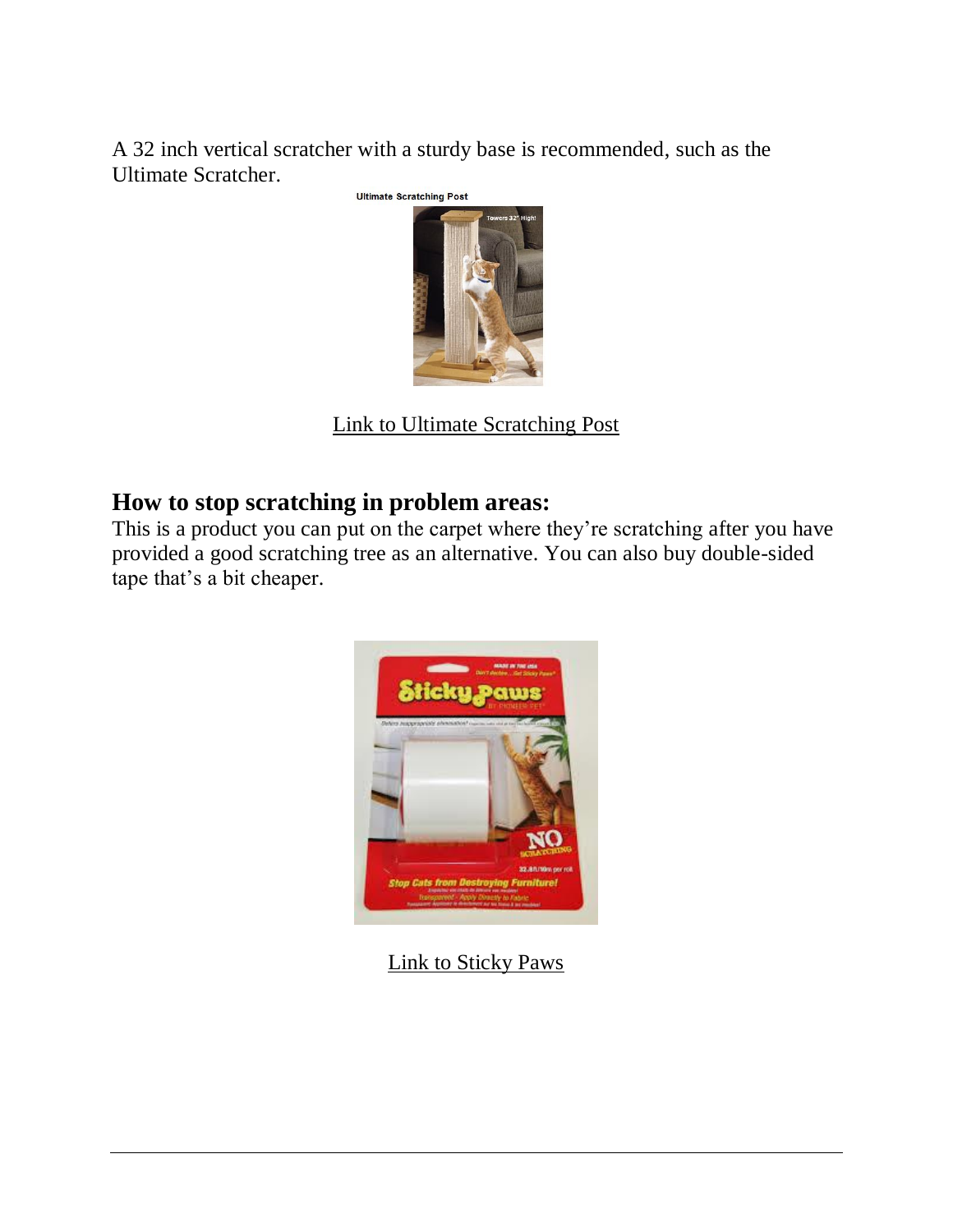No Scratch!



[Link to No Scratch Spray](http://www.drsfostersmith.com/product/prod_display.cfm?c=3261+1894+1093&pcatid=1093)

# <span id="page-20-0"></span>**Shopping List for Cat's Needs**

### **Great shopping websites:**

[http://www.chewy.com](http://www.chewy.com/) http:/[/www.amazon.com](http://www.amazon.com/)

### **Shopping List:**

Individual Cat Carriers (plastic, not cardboard) Litter box (without lid) Litter Food Toys, both for solo play and interactive play Double Sided Tape (for inappropriate scratching) Scratching post & cardboard scratcher Cat Tree Nail Clippers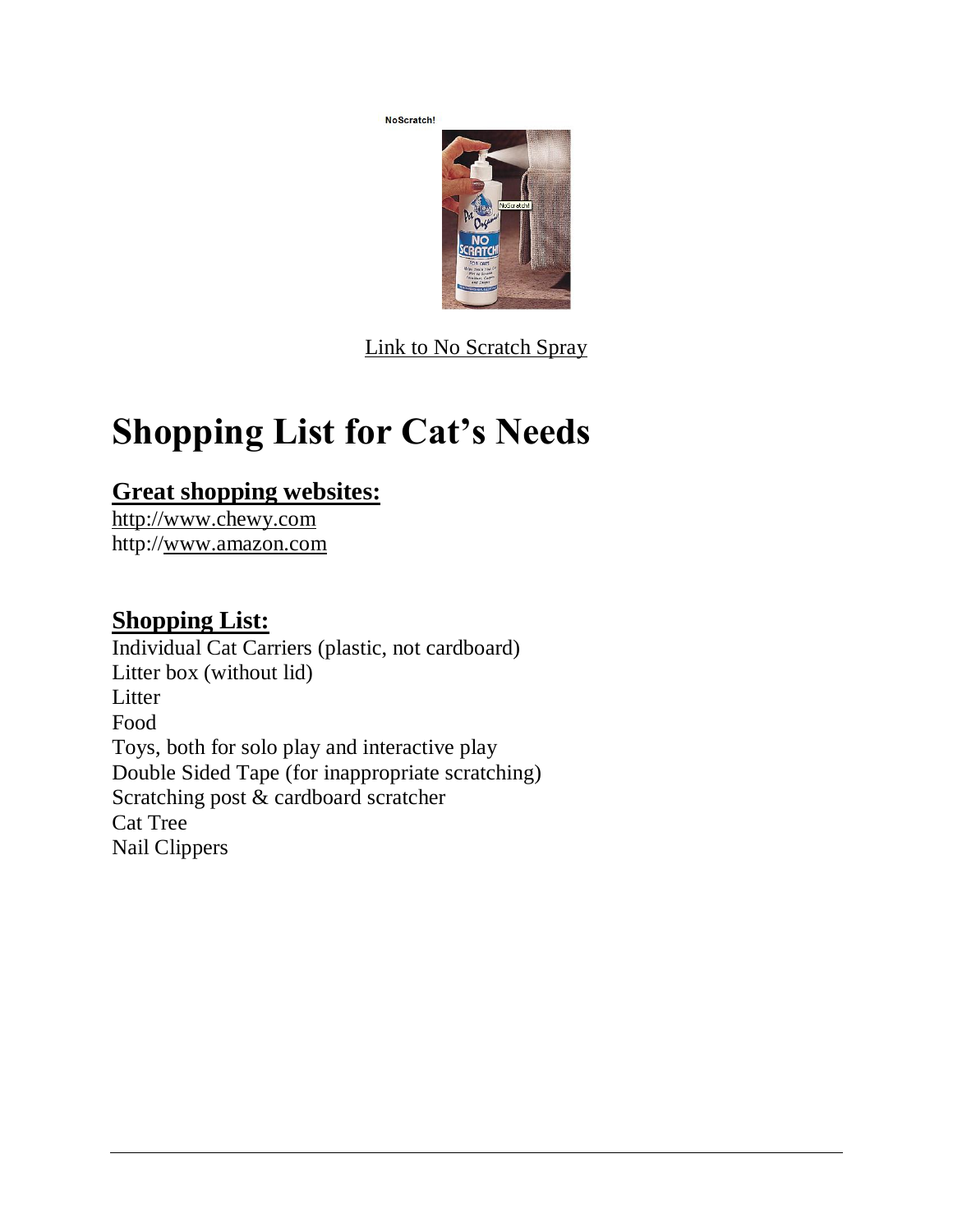# **Cat Products: Toys**



<span id="page-21-0"></span>[Da Bird](http://www.amazon.com/GoCat-Cat-Feather-Assorted-Colors/dp/B000F9JJJE)



[Go Go Cat Catcher Teaser Mouse](http://www.amazon.com/Go-Cat-Catcher-Teaser-Mouse/dp/B000LPOUNW/ref=sr_1_1?ie=UTF8&qid=1450797145&sr=8-1&keywords=cat+toys+mouse+string)



[Cat Dancer Interactive Toy](http://www.amazon.com/Cat-Dancer-101-Interactive-Toy/dp/B0006N9I68/ref=sr_1_24?s=pet-supplies&ie=UTF8&qid=1450797472&sr=1-24&keywords=cat+toys)



[Cat Dancer Charmer](http://www.amazon.com/Cat-Dancer-301-Charmer-Interactive/dp/B0002DHV16/ref=sr_1_2?s=pet-supplies&ie=UTF8&qid=1450797472&sr=1-2&keywords=cat+toys)



[Yeowww Cat Nip Toy](http://www.amazon.com/Yeowww-8-12402-00140-Catnip/dp/B000K90UE2/ref=sr_1_11?s=pet-supplies&ie=UTF8&qid=1450797861&sr=1-11&keywords=yeowww+catnip+toys)



[Go Fur it Cat Toy](http://www.amazon.com/PURRfect-Cat-Toys-Go-Fur--Toy/dp/B009DW20F4/ref=sr_1_sc_1?s=pet-supplies&ie=UTF8&qid=1453991513&sr=1-1-spell&keywords=go+furr+it+cat+toys)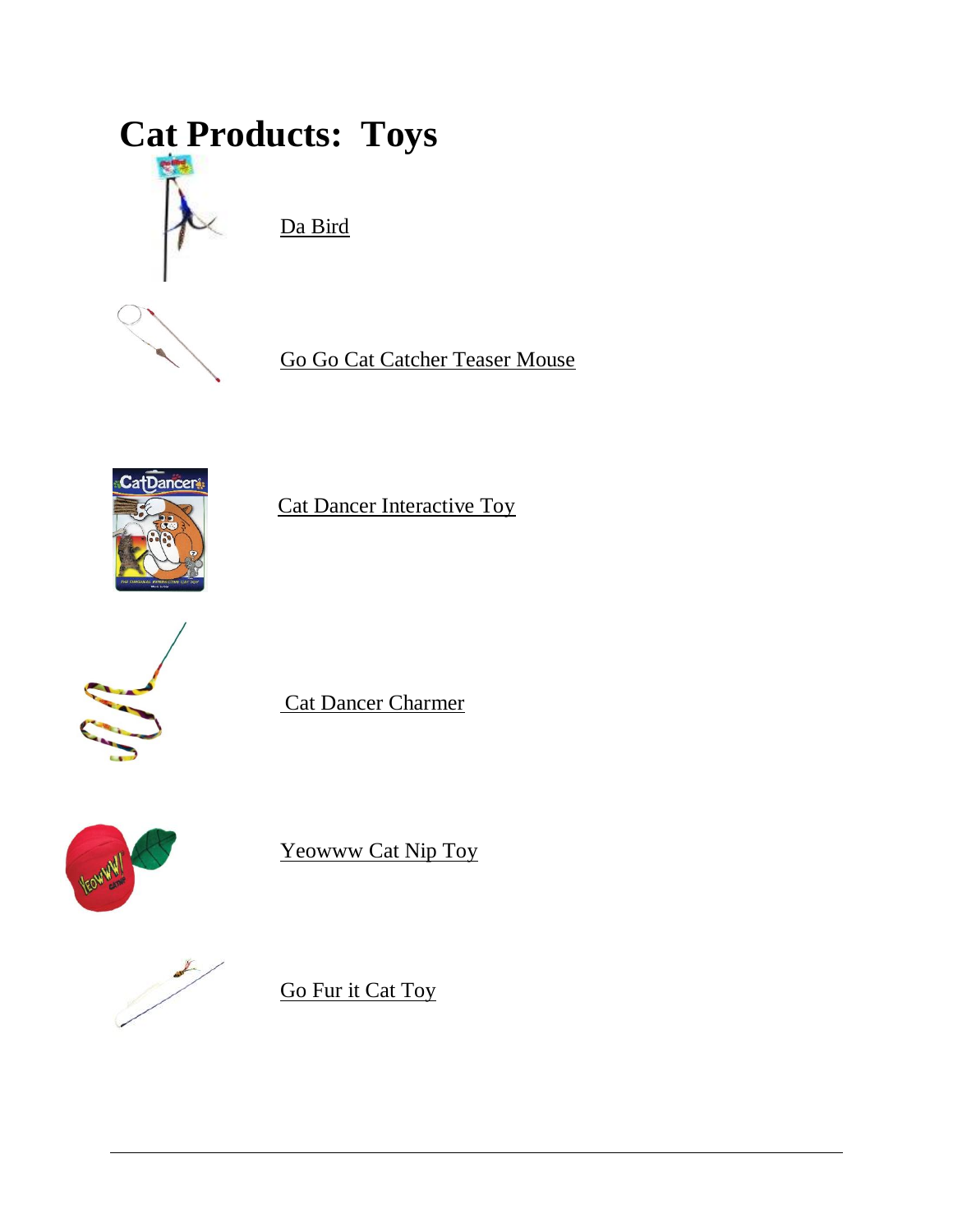# **Cat Products: Accessories**



<span id="page-22-0"></span>[Slicker Brush](http://www.amazon.com/Lil-Pals-W6202-Pals%C2%AE-Slicker/dp/B000O39TE6/ref=sr_1_1?s=pet-supplies&ie=UTF8&qid=1453486960&sr=1-1&keywords=lil+pals+slicker+brush)





[Smarty Kat Super Scratcher](http://www.amazon.com/SmartyKat-Super-Scratcher-Corrugated-Catnip/dp/B00062B84O/ref=sr_1_4?s=pet-supplies&ie=UTF8&qid=1453910643&sr=1-4&keywords=cardboard+cat+scratcher)



[Armarkat 16 inch Covered Cat Bed](http://www.amazon.com/Armarkat-16-Inch-Cat-Bed/dp/B005GSEC3W/ref=pd_sim_sbs_199_1?ie=UTF8&dpID=4152DTalbkL&dpSrc=sims&preST=_AC_UL160_SR160%2C160_&refRID=1HNDG6HMT4W63HJXJT6S)



[OMNI Kitty Cat Play Tunnel](http://www.amazon.com/OMNI-Kitty-Cat-Play-Tunnel/dp/B011OV063E/ref=sr_1_2?ie=UTF8&qid=1453992063&sr=8-2&keywords=cat+tunnels)



.

[World's Best Cat Litter Link](http://www.chewy.com/cat/worlds-best-cat-litter-scoopable/dp/37593)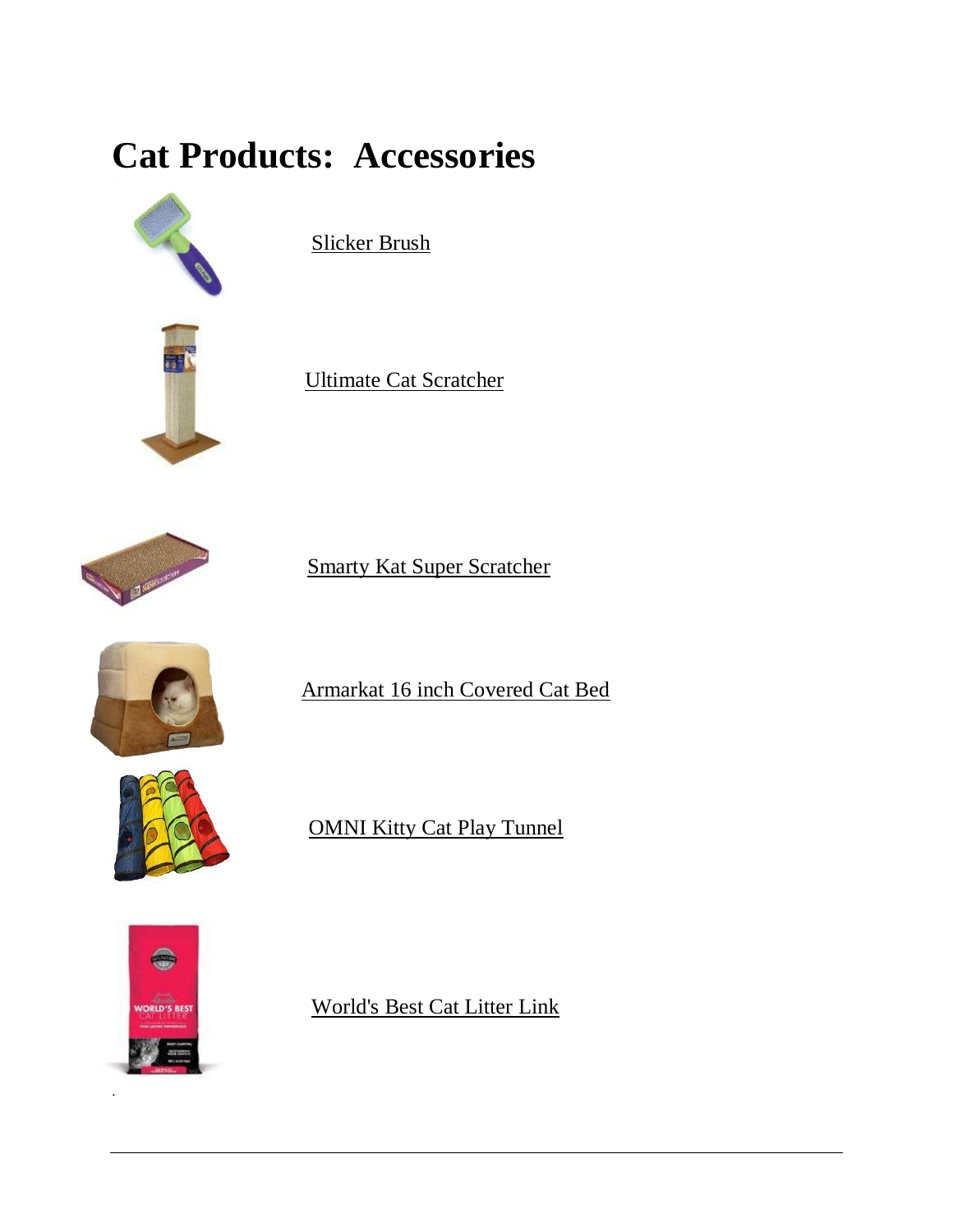

### [Dr. Elsey's Precious Cat Link](http://www.chewy.com/cat/dr-elseys-precious-cat-ultra/dp/32363)



### [Dr. Elsey's Cat Attract Link](http://www.amazon.com/Precious-Cat-Attract-Problem-Training/dp/B000PKY7YA/ref=sr_1_1?ie=UTF8&qid=1453910813&sr=8-1&keywords=cat+attract+cat+litter)